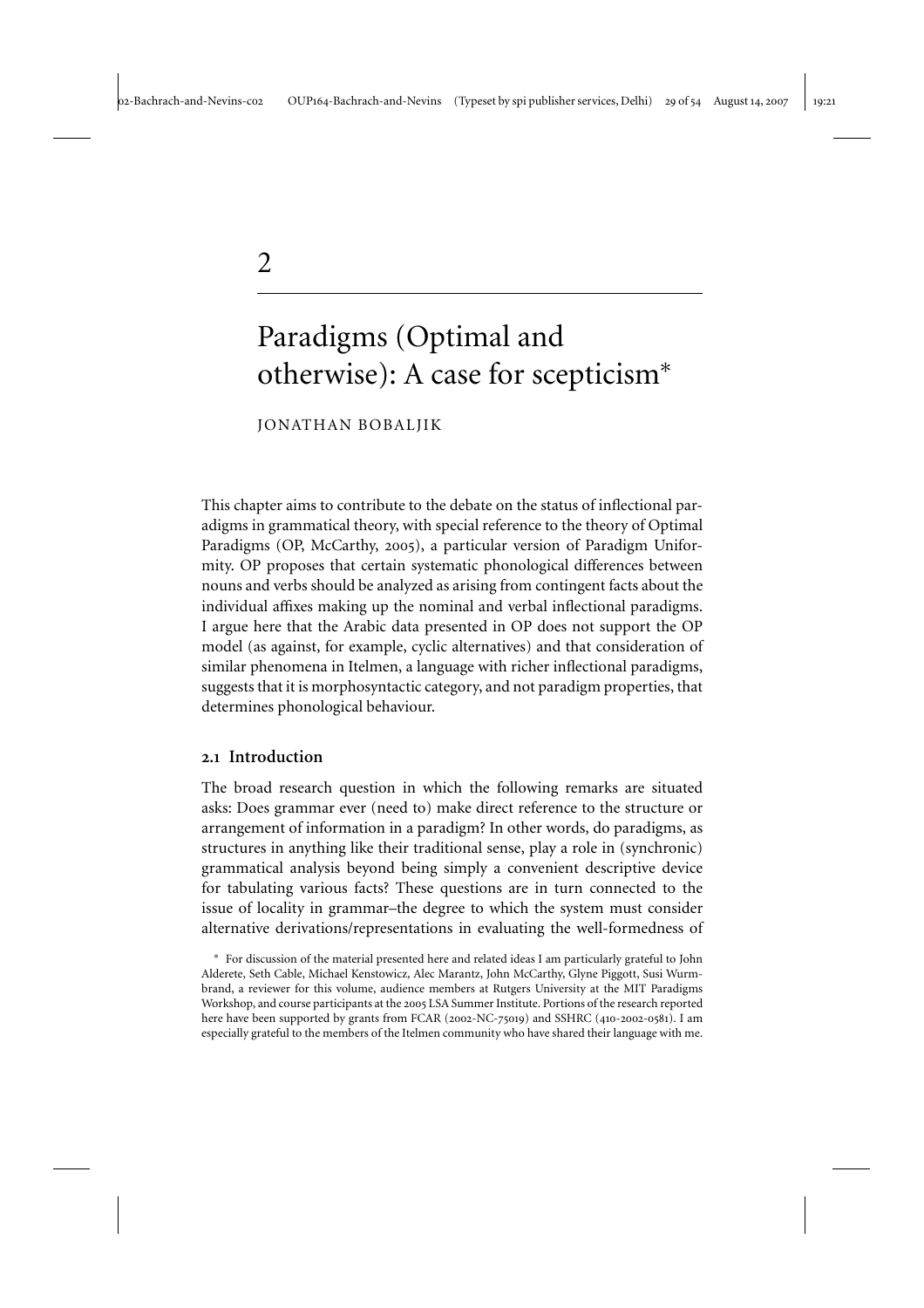a given derivation or expression. In previous work, I have attempted to articulate a sceptical position regarding the status of paradigms as domains for the operation of synchronic grammar, addressing arguments from syncretism (Bobaljik 2002b) and from morphosyntactic generalizations involving agreement and verb movement (Bobaljik 2003). In this chapter, I extend this perspective to another aspect of morphophonological relations among words, specifically the type of paradigm-internal identity effect exemplified in the Optimal Paradigms (OP) model of McCarthy (2005) (see also Cable 2004).

In OP, McCarthy proposes that noun-verb asymmetries in morpheme structure constraints in Classical Arabic are epiphenomenal and certain phonological differences in the syllabification of nouns and verbs are the result of accidental, emergent properties of the classes of inflectional affixes with which nouns and verbs may combine. The specific analysis that McCarthy presents is claimed to be crucially dependent on the traditional notion of an inflectional paradigm. Constraints on the syllabification of one inflected form exert a synchronic influence on the syllabification of other forms in the paradigm (but not beyond). Put differently, in evaluating the well-formedness of a given word, the grammar must consider not only the pieces of that word and how they are combined but must also evaluate the phonological well-formedness of other, related words, specifically all and only the other inflected forms that share a stem–the traditional paradigm. McCarthy's proposals thus have the right form to constitute an argument that the paradigm is "a real object, and not the epiphenomenal product of various rules" (Williams 1994: 22).

In section 2.2, I argue that McCarthy's work fails to make the case for the necessity of a paradigm-based analysis on the Arabic data he presents. I argue that key asymmetries that underpin the analysis appear to be inaccurately stated and that reference to a base even within inflected forms both underlies a potential alternative (2.3.2.1) and is independently necessary under McCarthy's own account (2.3.2.2) (see also Albright 2002). In section 2.4, I turn away from the narrow discussion of the analysis of Arabic and to a discussion of one leading idea behind OP, namely the proposal that phonological differences between classes of stems may be the by-product of contingent properties of the affixes making up the paradigms in which those stems participate. Arabic, I contend, is a poor language to make this point, since its inflectional paradigms are extremely uniform, and thus the contribution of the morphosyntactic category (noun or verb) is hard to tease apart from the contribution of the affixes. I therefore offer a detailed discussion of syllabification contrasts in Itelmen, where the issues are similar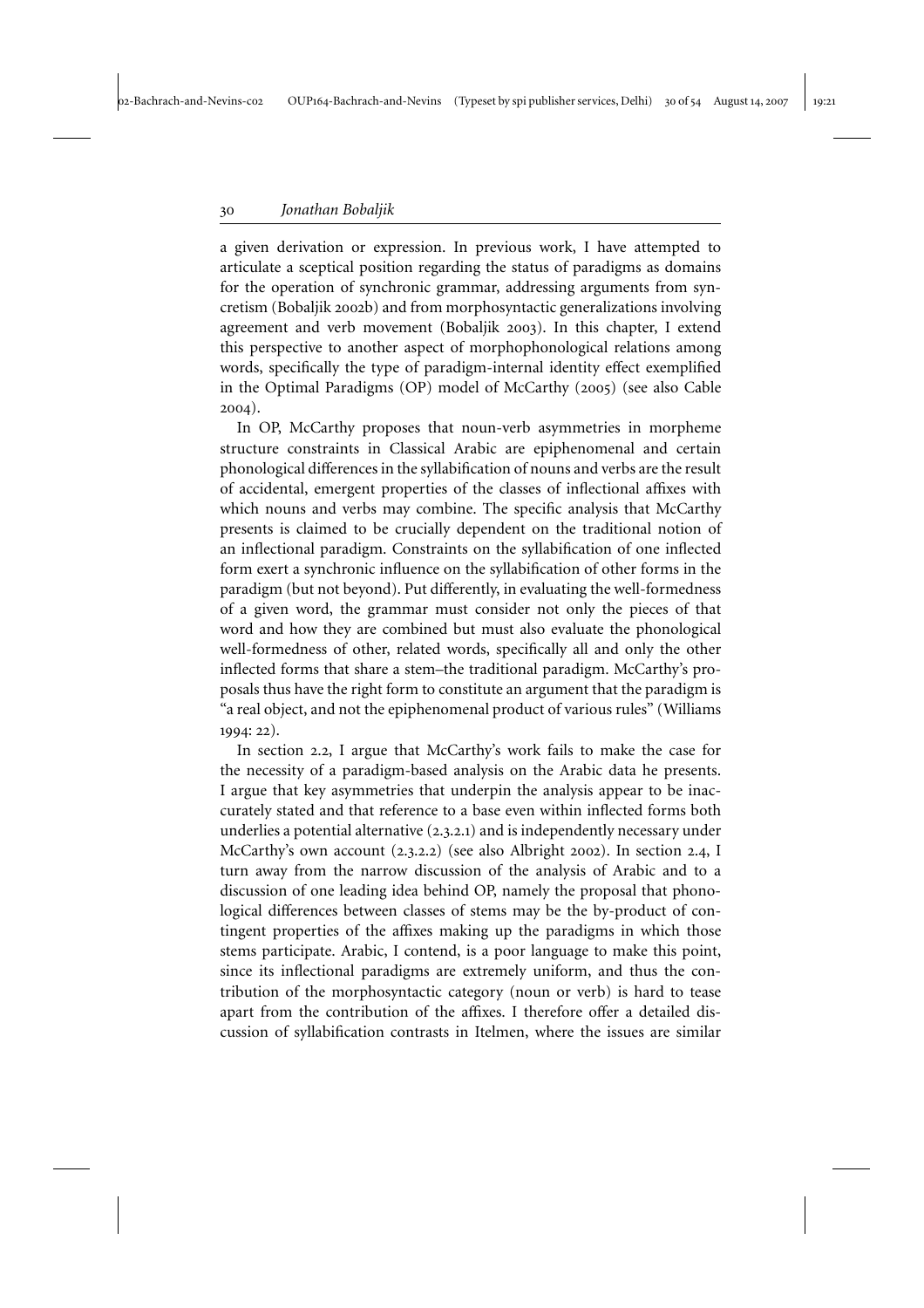*Paradigms (Optimal and otherwise): A case for scepticism* 31

(noun-verb asymmetries in cluster tolerance at juncture) but where the phonological asymmetries track morphosyntactic category and not the kind of accidental properties of individual paradigms that OP would expect. While the issue cannot be resolved from two languages alone, the considerations below, I submit, should at the least raise questions about the validity of the leading idea that OP expresses. Specifically, I contend that scepticism regarding the role of paradigms in the analysis of these facts, in the sense of OP or otherwise, is warranted.

# **2.2 OP and morphological relatedness**

#### 2.2.1 *Locality and derivational history*

It has long been recognized that morphological structure and relatedness play a role in phonology. A typical example, given by McCarthy, is the difference in syllabification in the English pair *lightning* (two syllables) and *lightening* (three syllables). If it is assumed that both derive from the same segmental input, then one of these should be the optimal syllabification, the other not. For example, if the parse *light.ning* is taken to be the optimal syllabification, why should the trisyllabic parse, with syllabic *n*, be possible, let alone obligatory, for the gerund *lightening*?

A derivational approach to this question would build on the observation that *lightening* is derived from the verb *lighten*. In the verbal form, the parse of *n* as syllabic is required, and this syllabification is inherited by the derived form. By contrast, since *lightning* is not (synchronically) derived from *lighten*, there is no influence from the verb and the optimal surface syllabification is chosen. In this sketch of an account, morphological relatedness effects reflect the derivational history of a word. Phonological similarity among morphologically-related words is the product of the inheritance of prior structure. This is, of course, the familiar notion of the phonological *cycle* (Chomsky and Halle 1968). This view is asymmetric and privileges the notion "derived from." Phonological constraints on the base form may influence the derived form but not the other way around. The same asymmetry is recast in monostratal OT as *Base Priority* within *Trans-Derivational Correspondence Theory* (TCT, Benua 2000). The cycle and Base Priority can be seen as expressing an idea that I will refer to as the *Local Determination Hypothesis* (LDH), given in  $(2.1).$ <sup>1</sup>

<sup>&</sup>lt;sup>1</sup> The phrasing of (2.1) glosses over the treatment of non-additive derivation, such as truncation. Benua discusses examples of English nickname formation (for some varieties) where the derived form contains only a subset of the base, a key example being the English (varietal) nickname *L[æ]r*, derived from *L[æ]rry*, preserving the vowel from the base even though such a vowel is otherwise prohibited in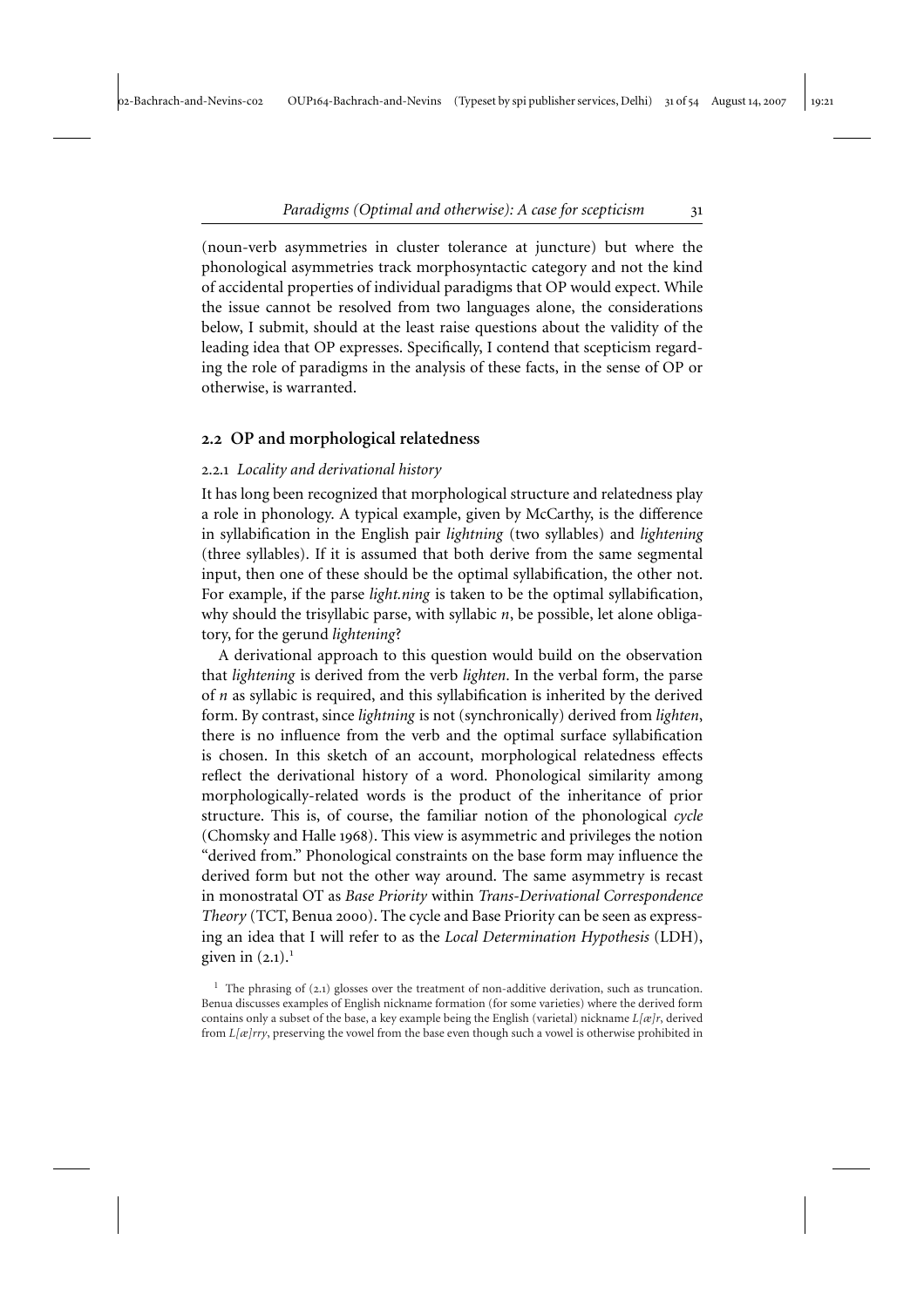# (2.1) *Local Determination Hypothesis*

To predict the surface form of a word, it is sufficient to know:

- the constituent pieces of that word.
- $\bullet$  their morphological arrangement/hierarchical structure = derivational history.
- the phonology of the language.

In putting forward the OP proposal, McCarthy contends that the LDH is false. Specifically, while McCarthy accepts the asymmetry inherent in the notion "derived from" for understanding identity effects in derivational morphology, he claims that "[i]nflectional paradigms are different from derivational hierarchies; in paradigms, all members are co-equal in their potential to influence the surface phonology of other members of the paradigm" (OP: 174). In other words, a central thesis of OP is that the surface form of a word is not locally determinable in the sense of (2.1). In addition to the information listed there, the following is necessary.

(2.2) The phonological characteristics of the other members of that word's paradigm.

Put differently, in order to predict the phonological form of some combination Stem+Affix<sub>1</sub>, it is necessary to know the phonological forms of the set of words {Stem+Affix<sub>2</sub>,...Stem+Affix<sub>n</sub>) where Affix<sub>2</sub>,...Affix<sub>n</sub> are the other inflectional affixes that the stem could have combined with. It is this proposal that requires the notion of paradigm in synchronic grammar.

#### 2.2.2 *OP–the proposal and the evidence*

McCarthy's primary evidence for OP comes from morpheme structure constraints in Classical Arabic, specifically restrictions on the templates of verb and noun stems. The basic workings of the theory can be illustrated with one of the examples McCarthy considers, namely restrictions at the right edge of the stem (other examples will be discussed below). Here, one finds an asymmetry between nouns and verbs. Although there are some 15 templates (conjugations) for verbal stems (OP: 178), these templates all share the property that they end in CVC]. No verbal stem template ends in CV:C] or CVCC]. Noun stems, on the other hand, are not subject to this restriction. Although there are significantly fewer noun stem templates than verb stem templates (OP: 209), noun stem templates are more diverse at the right edge and may freely end in CVC], CV:C] or CVCC]. OP is a proposal to derive this difference from

a monosyllabic, *r*-final word. The key aspect of the LDH is the asymmetry, hence (2.1) could be readily rephrased.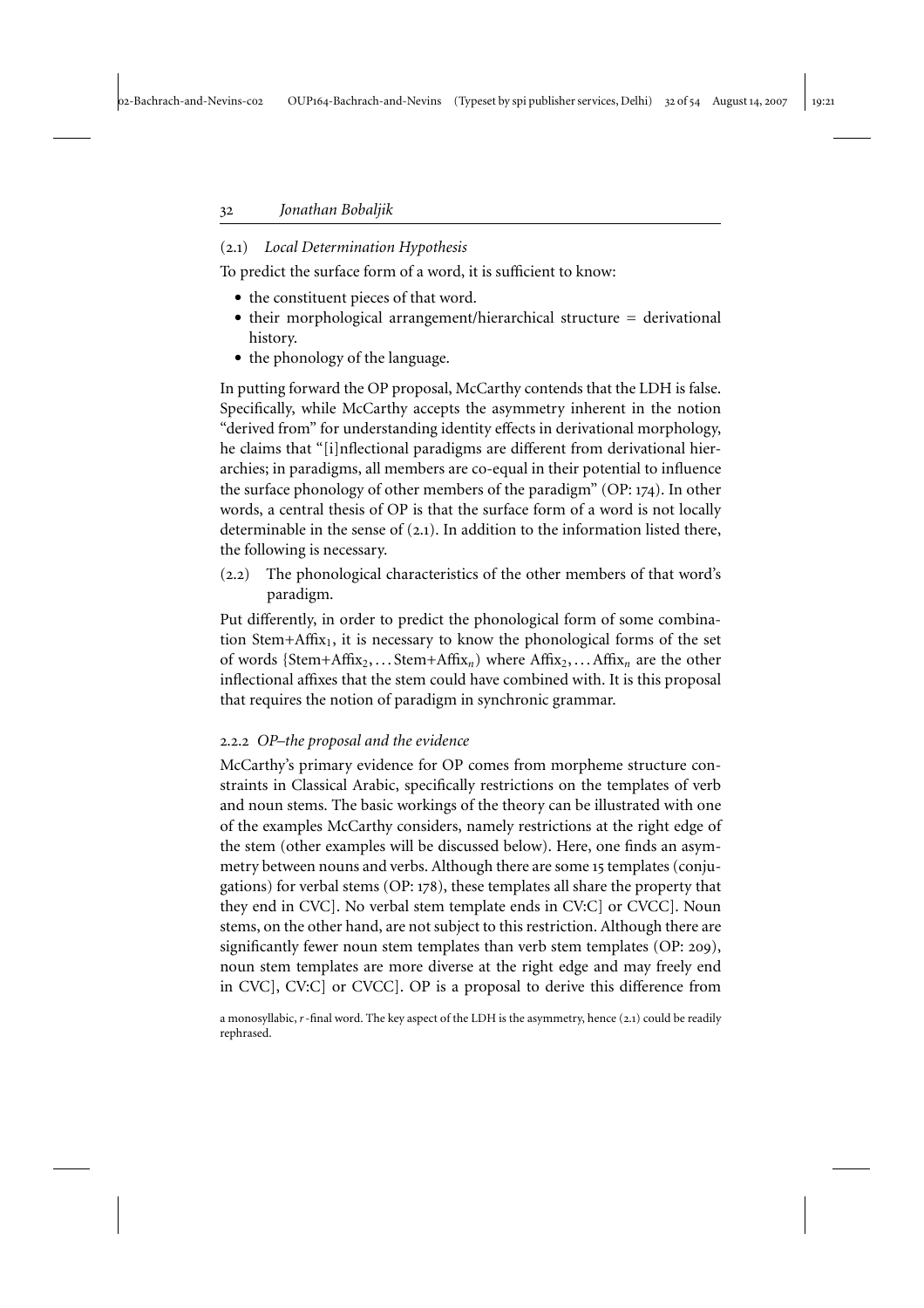an independent difference between nouns and verbs, namely the inventories of inflectional suffixes with which noun and verb stems combine. Nominal inflectional suffixes are all vowel-initial. By contrast, the inflectional suffixes with which verbs combine are drawn from a mixed array of V-initial and Cinitial morphemes.

The theory that links these observations is the following. OP constraints are a species of output-output faithfulness constraints that place a premium on a stem keeping a constant shape throughout its inflectional paradigm. OP constraints take entire inflectional paradigms as inputs and incur violations whenever the stem shows an alternation.<sup>2</sup> OP will be satisfied by those stem shapes that are able to freely combine with all relevant affixes. For verbs, which must combine with both V- and C-initial suffixes, this restricts possible stems to those ending in CVC], whereas nouns need only combine with V-initial suffixes and thus are freer in their stem shapes.

To see this theory at work, consider a hypothetical Arabic verb stem ending in CV:C], /fa fa:l/, with a long vowel in the second syllable. Given independently motivated constraints of Arabic phonology, such a stem could surface faithfully before a vowel-initial suffix (such as masculine singular −*a*), yielding *fa*Q*a:l-a*. However, before a consonant-initial suffix (such as second person feminine singular *-ti*), the result of simple concatenation would be *\*fa* fa:l-ti. This form has a super-heavy medial syllable, something that is categorically disallowed by Arabic phonology. Various alternative candidates would be possible, such as *faSal-ti*, with vowel-shortening in the closed syllable, and some such candidate should emerge as optimal. Yet whatever "repair" is chosen to avoid the super-heavy medial syllable, that repair will introduce an alternation into the surface form of the stem in the paradigm: *fa*Sa:l ∼ *faSal*. And it is precisely such alternations that a highly ranked OP faithfulness constraint proscribes. Parallel considerations apply to stems ending in CVCC], which would also yield an unsyllabifiable sequence at juncture with C-initial suffixes. Because verbal inflection contains C-initial suffixes, only stems ending in CVC] may surface uniformly throughout the

<sup>2</sup> Note that under McCarthy's proposal, OP effects are limited to the inflectional paradigm, understood in its traditional sense, i.e. the set of realizations of a single lexeme for the various morphosyntactic features it may bear. This limitation to paradigms distinguishes McCarthy's proposal from other output-output faithfulness proposals such as *Uniform Exponence* (Kenstowicz 1997), *Anti-Allomorphy* (Burzio 1996), and *Lexical Conservatism* (Steriade 1998), some of which also use the term "paradigm uniformity." For these latter authors, like McCarthy, morphological relatedness effects are not constrained to the relations "derived from" but unlike McCarthy are also not constrained to the paradigm in its traditional sense. For Steriade, for example, relatedness effects extend to "a set of words sharing a morpheme . . . or a set of phrases sharing a word" (Steriade 2000). The restriction to something like the inflectional paradigm is crucial to McCarthy's analysis (see section 2.3.2.2 below for discussion), and as my narrow interests concern the nature of paradigms, I will not discuss the other proposals here.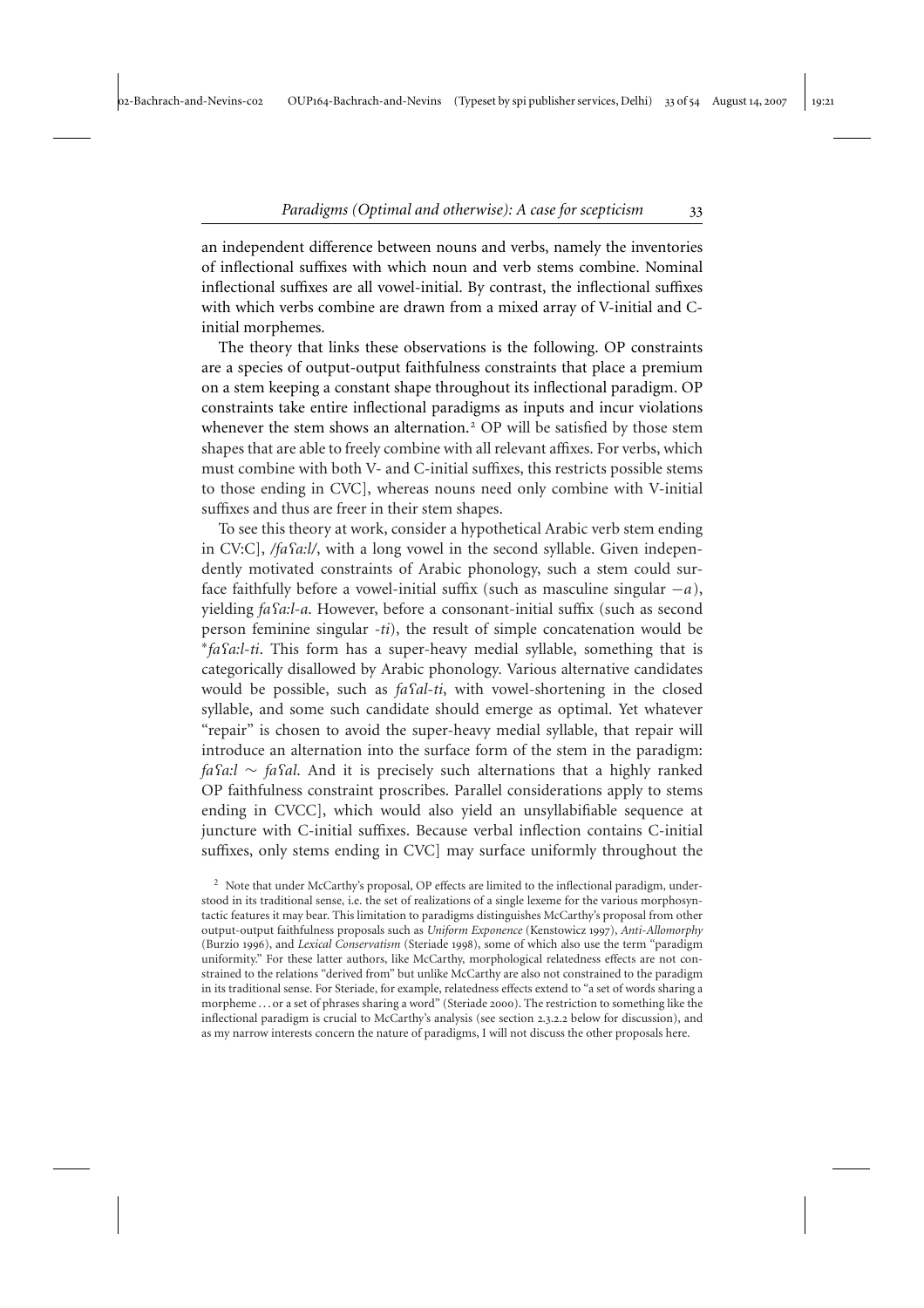paradigm. And thus only such stems are permitted. For nouns, by contrast, all inflectional suffixes are V-initial; the final C of the stems is thus always syllabifiable as an onset, and the issue of medial super-heavy syllables does not arise. Stem shapes ending in CV:C] and CVCC] are possible alongside CVC].

There is in fact one further step in the theory, which McCarthy dubs the logic of *Stampean occultation*. The synchronic grammar as just sketched does not in fact exclude verb stems ending in underlying CV:C] or CVCC]. What the grammar forces is, in effect, under- or overapplication of the repair. For example, highly-ranked constraints of Arabic phonology force shortening in closed syllables; thus underlying /*fa fa*:*l*/ must surface as *fa fal*before a C-initial suffix *(faSal-ti)*. OP then "transmits" this shortened form throughout the paradigm; underlying /*fa* fa:*l*/ must also surface as *fa* falbefore V-initial suffixes *(faSal-a)*, the motivation for shortening here not lying within this particular form but rather in the need to be consistent throughout the paradigm. The result is complete neutralization: underlying /*fa* fa:*l*/ (or /*faSl*/) would always surface as *faSal*-, and the surface forms would be indistinguishable from those of underlying /*faSal*/. Thus, McCarthy suggests that since the child could never distinguish underlying CVC] stems from underlying CV:C] or CVCC], there would be no motivation to set up distinct lexical representations, and only one of these stem shapes will thus be usable. The logic of occultation is not relevant in the next section, but I will come back to it again in section 2.3.2.2, suggesting that the argument is incomplete in an important way.

To summarize, the apparent success of OP in explaining the noun-verb asymmetry in stem template inventories constitutes the primary argument against the LDH in (2.1), and in favour of the richer set of assumptions incorporating (2.2). The key piece of the argument is the claim of directionality, namely that the phonological influence runs *from* inflected forms *to* the stems contained in them and is thus not statable via the "derived from" relationship. The form <sup>\*</sup>*fa fa:l-a* is excluded as an inflected form of a verb, not because anything is locally wrong with that form but because that form implies a stem shape /fa fa:l/ and that stem shape is not combinable with certain other affixes. A further set of considerations (touched on below) leads McCarthy to propose (as noted above) that the deviations from "derived from" influences lie solely within the domain of the inflectional paradigm. This further step constitutes the argument in favour of paradigms. In the next sections, I address these in turn, showing that the key evidence for directionality, and for paradigms, are not established in the OP work.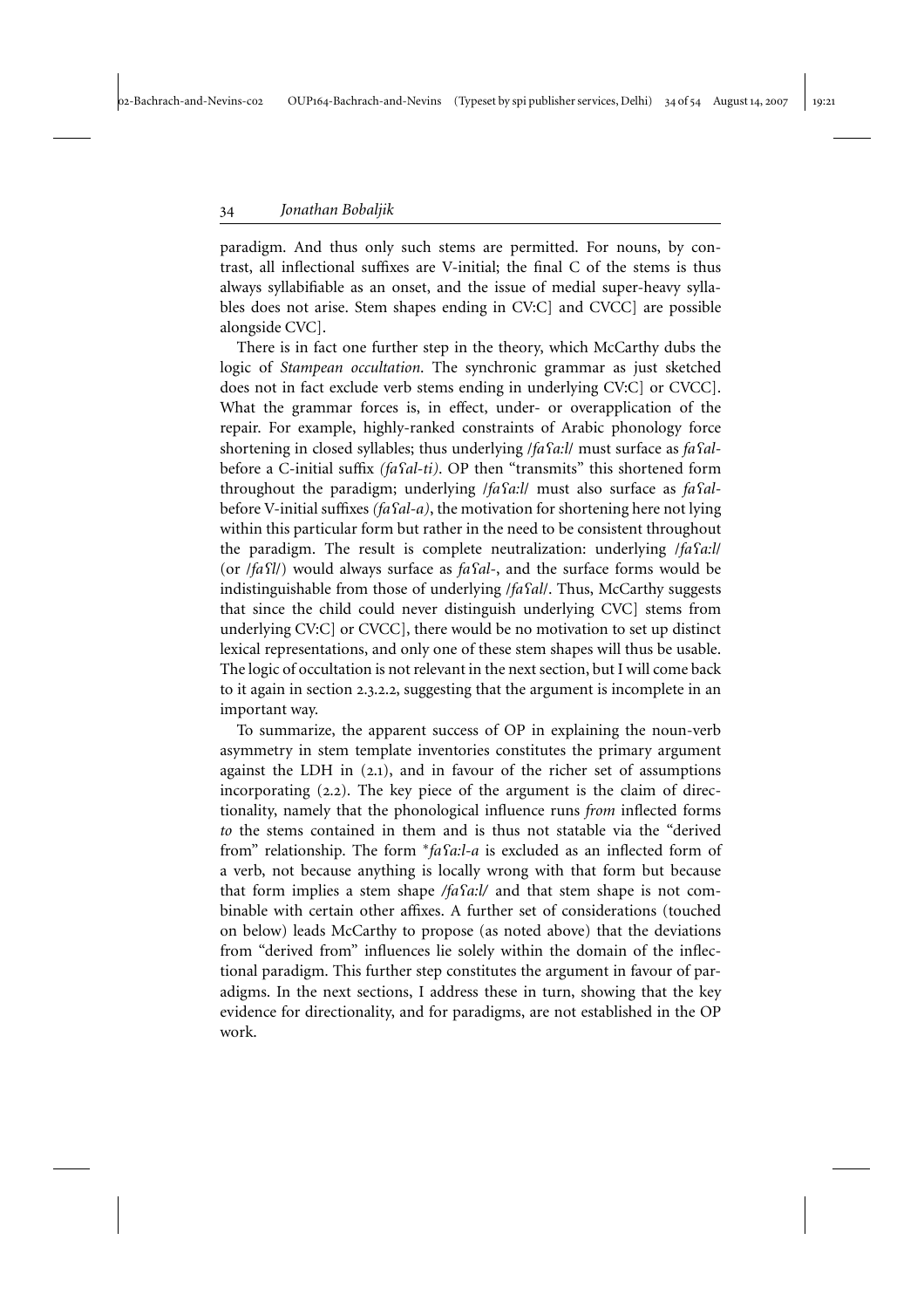### **2.3 Stems, bases, and morphemes**

# 2.3.1 *Directionality: Open and closed*

The logic of OP uses contingent phonological properties of inflectional morphemes as a class to predict the properties of stem shape templates. Because there are C-initial verbal inflectional suffixes, verbal stems may not end in CV:C] or CVCC]. Of course, for this analysis to work the shapes of the inflectional affixes must be known first, and McCarthy states that these must simply be stipulated. Relevant discussion is in footnote 13 of his work, where the question is attributed to Linda Lombardi. I repeat the note here.

This analysis, then, uses the form of the inflectional morphemes to predict properties of the stem templates. Why should the explanation go this way? That is, why stipulate the form of the inflectional morphemes and then use that to explain the stem templates, instead of stipulating the stem templates and using them to explain the inflectional morphemes? The inflectional morphemes are a closed class and they must be listed in any case, but the stems are an open class. The grammar, then, is responsible for explaining which stem shapes are and are not permitted, but it is not responsible for explaining why the handful of noun inflections are all vowel-initial–this is just an accident. (OP: 184, n. 13)

This paragraph goes directly to the heart of the argument for directionality. The key argument for OP is that the Arabic examples are not base-prioritizing but that the shape of a stem is constrained by properties of the range of affixes which may be added to it. The central argument would be obviated if the stem templates were stipulated, and the influence runs outwards, from stems to affixes, consistent with base priority. As stated in the passage above, McCarthy's argument for the direction of influence from inflected forms to stems relies on an asymmetry in open versus closed classes. I contend, though, that this argument is flawed and that the key asymmetry is not there. Specifically, the morphemes over which the structural constraints in question are stated (the stems) form no more of an open class than the inflectional morphemes they combine with. McCarthy's error in the quote above lies in not distinguishing the stems from the constituent morphemes that make up the stems.

A classic insight of autosegmental phonology regarding root and pattern morphology (McCarthy 1981; 1985), now standard textbook fare, recognizes that the stems are morphologically complex objects consisting of at least three distinct morphemes: a root (three consonants in the basic case), a vocalic melody (expressing aspect and voice), and a stem template (CVC pattern). Crucially, under this analysis, the template itself is a distinct morpheme. While the roots form an open class, the stem-forming morphemes (the templates)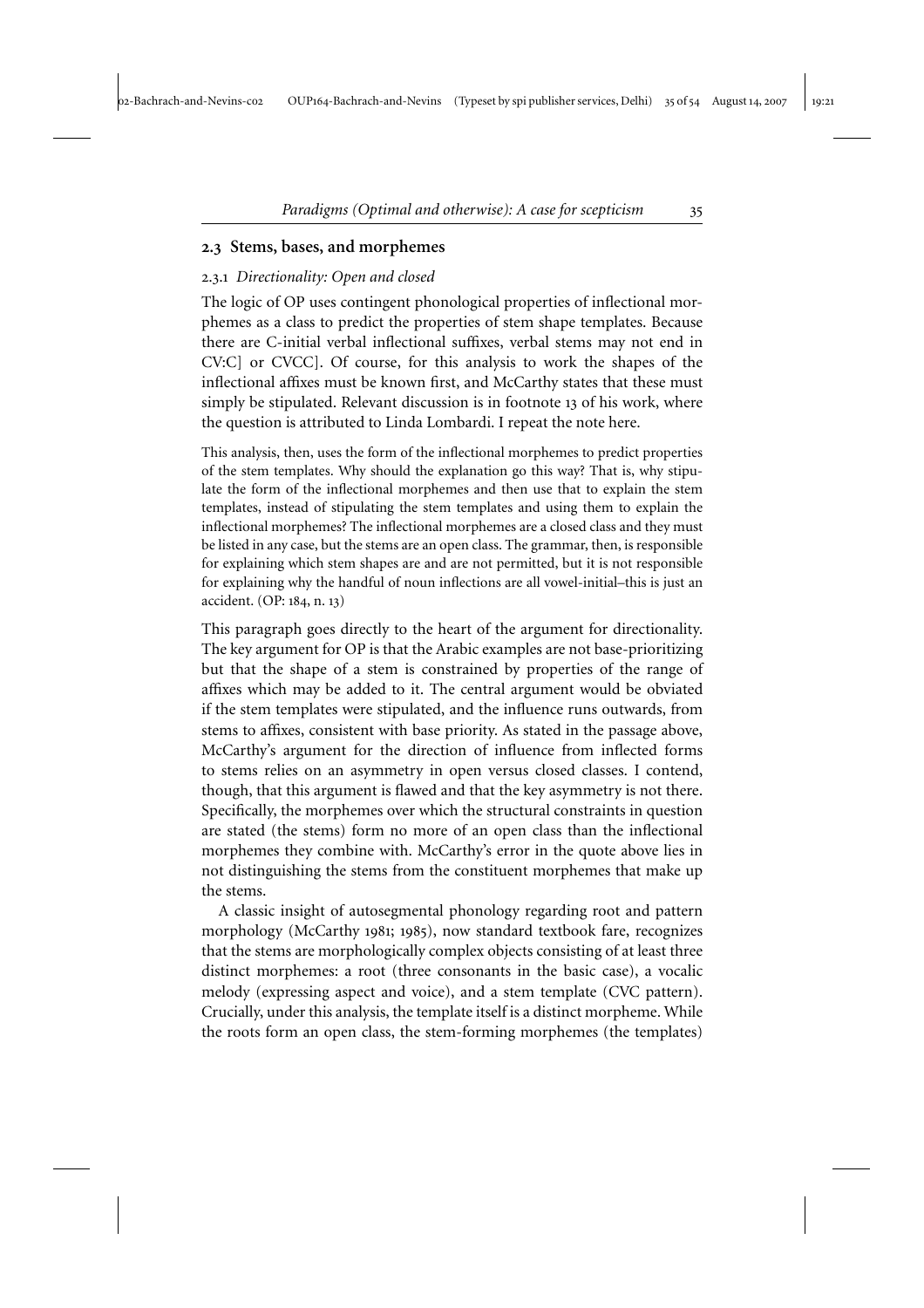do not; they consist of a closed class of morphemes and, in fact, a rather small class (15 for the verbs and 7 for the nouns, OP: 209).

This idea is partially illustrated here. The table in (2.3) gives a sampling of stem forms, with the model root *k*-*t*-*b*, showing how, in addition to the root consonants, the vowels, and prefixes, the arrangement of consonants itself is a minimal unit of sound:meaning correspondence, i.e., a morpheme. In this case, the "meaning" is the *binyan* or conjugation, indicated by roman numerals in the table, where different conjugations are associated with different meanings such as causative and reciprocal, as indicated.<sup>3</sup> For example, the pattern CVCCVC marks the second conjugation (causative), independent of the choice of root consonant, vocalic melody, and prefixes.

| (2.3) |                  |               | PERFECTIVE | <b>IMPERFECTIVE</b> |         |  |
|-------|------------------|---------------|------------|---------------------|---------|--|
|       |                  | <b>ACTIVE</b> | PASSIVE    | <b>ACTIVE</b>       | PASSIVE |  |
|       |                  | katab         | kutib      | aktub               | uktab   |  |
|       | II (Causative)   | kattab        | kuttib     | ukattib             | ukattab |  |
|       | III (Reciprocal) | kaatab        | kuutib     | ukaatib             | ukaatab |  |
|       | IV (Causative)   | ?aktab        | ?uktib     | <b>Taktib</b>       | ?aktab  |  |

The schema in (2.4) illustrates the association of the various morphemes to construct example stems.

$$
\begin{array}{ccccccccc} (2.4) & k & t & b & \text{``write''} & k & t & b & \text{``write''} \\ & | & | & | & & | & \wedge & | & & \\ & CVCVC & \text{``present''/conj1} & CVCCCVC & \text{``cause to X''/conj2} \\ & & | & | & & | & & \\ & a & \text{``active''} & u & i & \text{``passive''} \\ \end{array}
$$

Thus, even laying aside the vocalism, an inflected verb has at least three morphemes: the root, the conjugation (template), and the inflectional affixes, as in  $(2.5)$ , where  $\mu$  stands for "morpheme," and linear order is abstracted away from.<sup>4</sup>

 $3$  The table is taken from a larger table in McCarthy (1981: 385), with approximate meanings from McCarthy (1993: 16). John McCarthy (personal communication 2004) points out that the association of templates with meaning is a property of the verbal system but not of the nominal system. Thus, nominal templates, qua morphemes, would appear to have a role similar to the theme vowels of Indo-European languages, marking membership in a particular inflectional class. This does not bear on the point made in the text, though, so long as these are formally treated as morphemes distinct from the root. See also the next footnote.

In later treatments, such as McCarthy (1993) and Ussishkin (2000), it is proposed that there is only a single template for the verbs (CVCVC) and that all other stem shapes are derived by affixation to this template. If anything, this strengthens the remarks made here. Restrictions on stem shape are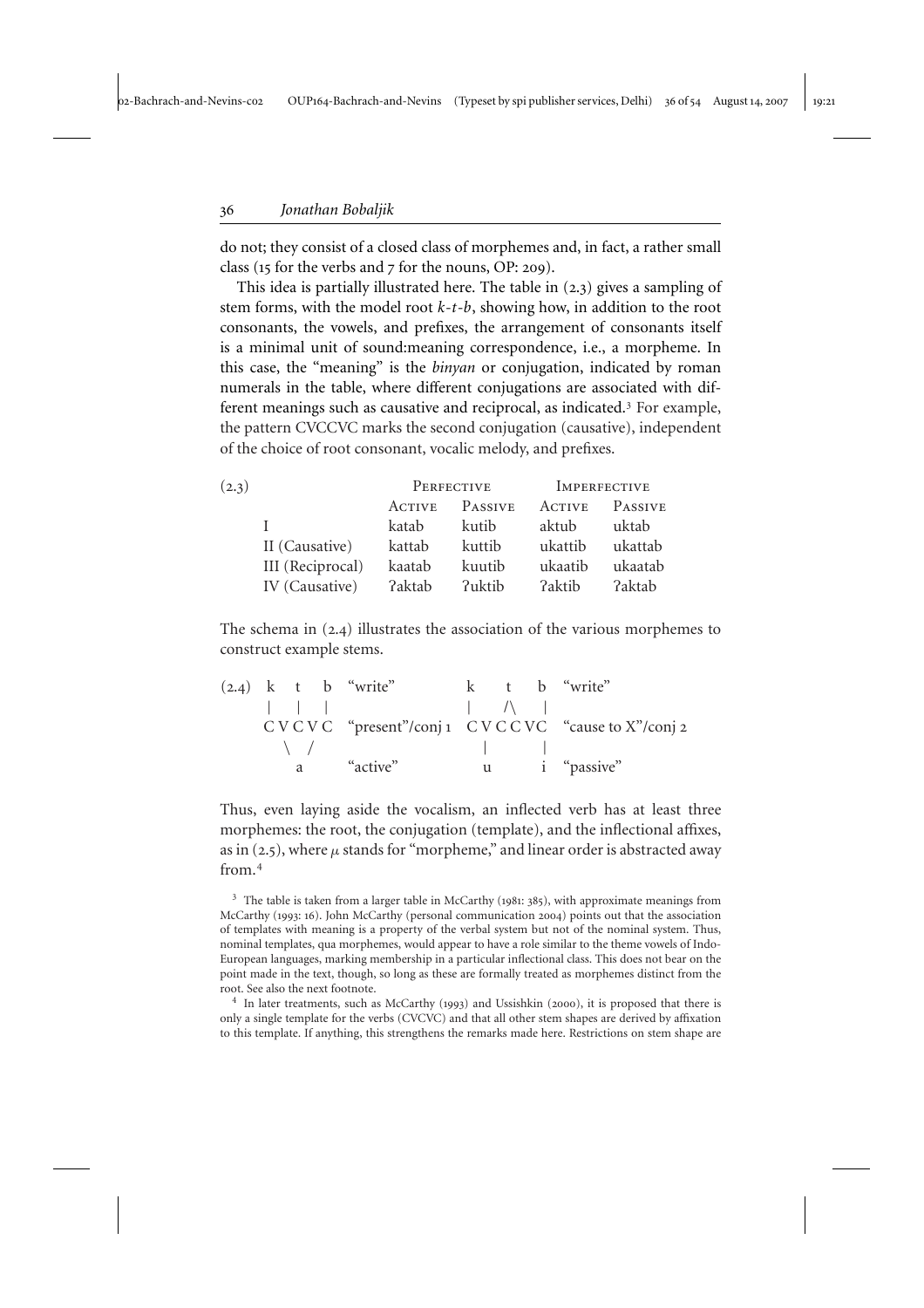# $(2.5)$   $[$   $[$   $\mu$ 1  $\mu$ 2  $]$   $\mu$ 3  $]$ [ [ [ ROOT ] CONJ ] INFLECTION ]

Thus, when McCarthy talks about "stem shape" he is really talking about the shape of a particular morpheme,  $\mu$ 2, the morpheme that combines with a root to yield a stem (perhaps something like the "little" v and *n* morphemes of Marantz 2001; see also Arad 2003 for a treatment of Hebrew root and pattern morphology in these terms). It is the roots that constitute an open class, while the class of stem-formatives (whether seen as templates or affixes) is not only closed but rather small, as noted already. The key asymmetry between open and closed classes that McCarthy appeals to is thus not there. At best, there are two closed classes of affixes, those at  $\mu$ 2 and  $\mu$ 3 in (2.5). Even if it were granted that the members of one class should be stipulated and constraints on the other thereby learned (I will challenge this below), McCarthy's argument does not answer Lombardi's question, and thus does not establish the necessity of inwards-running influence.<sup>5</sup> The work does not provide evidence for one of its key conclusions–namely, the view that the form of the stem is dependent upon the variety of inflectional affixes that stem might combine with, i.e. (2.2).

#### 2.3.2 *On bases*

McCarthy appears to have another reason in mind, in addition to that just cited, for rejecting a base-prioritizing approach to the Arabic morpheme structure constraints. Specifically, he notes the inapplicability of Benua's TCT/Base Priority model to these cases on the following grounds.

TCT is not applicable to inflectional paradigms because it is an asymmetric, baseprioritizing theory . . . In TCT, the base is the first step in the recursive evaluation. The derived form, which is the next step in the recursive evaluation, is obtained from the

morpheme structure constraints holding over a small class of morphemes that are added to roots, not the roots themselves. Also relevant here is a body of psycholinguistic evidence for the independent morphemic status of templates; see for example Boudelaa and Marslen-Wilson (2004; 2005), brought to my attention by Alec Marantz.

<sup>5</sup> Elsewhere in the work, McCarthy suggests that "OP supports the minimalist goals of Generalized Template Theory (GTT), which seeks to eliminate templates and similar stipulations from linguistic theory, replacing them with independently motivated constraints" (OP: 171). This might be construed as an argument that the templates should be derived, and the identity of the (inflectional) affixes stipulated. At best, OP purports to derive the "template of templates" from independent constraints (i.e., the grammar sets bounds on possible templates), but OP does not derive the identity of individual templates and thus does not in any way obviate the need to state those templates as the individual morphemes (either as templates, or as affixes to a basic template, as in the references cited in the previous footnote), expressing conjugation classes and meanings such as "causative" as noted above. While some aspects (such as the ban on final clusters) may be explained within the system, OP does not eliminate templates as such, and the shape of individual pairings of sound (template) and meaning (conjugation class etc.) must still be learned on an item-by-item basis.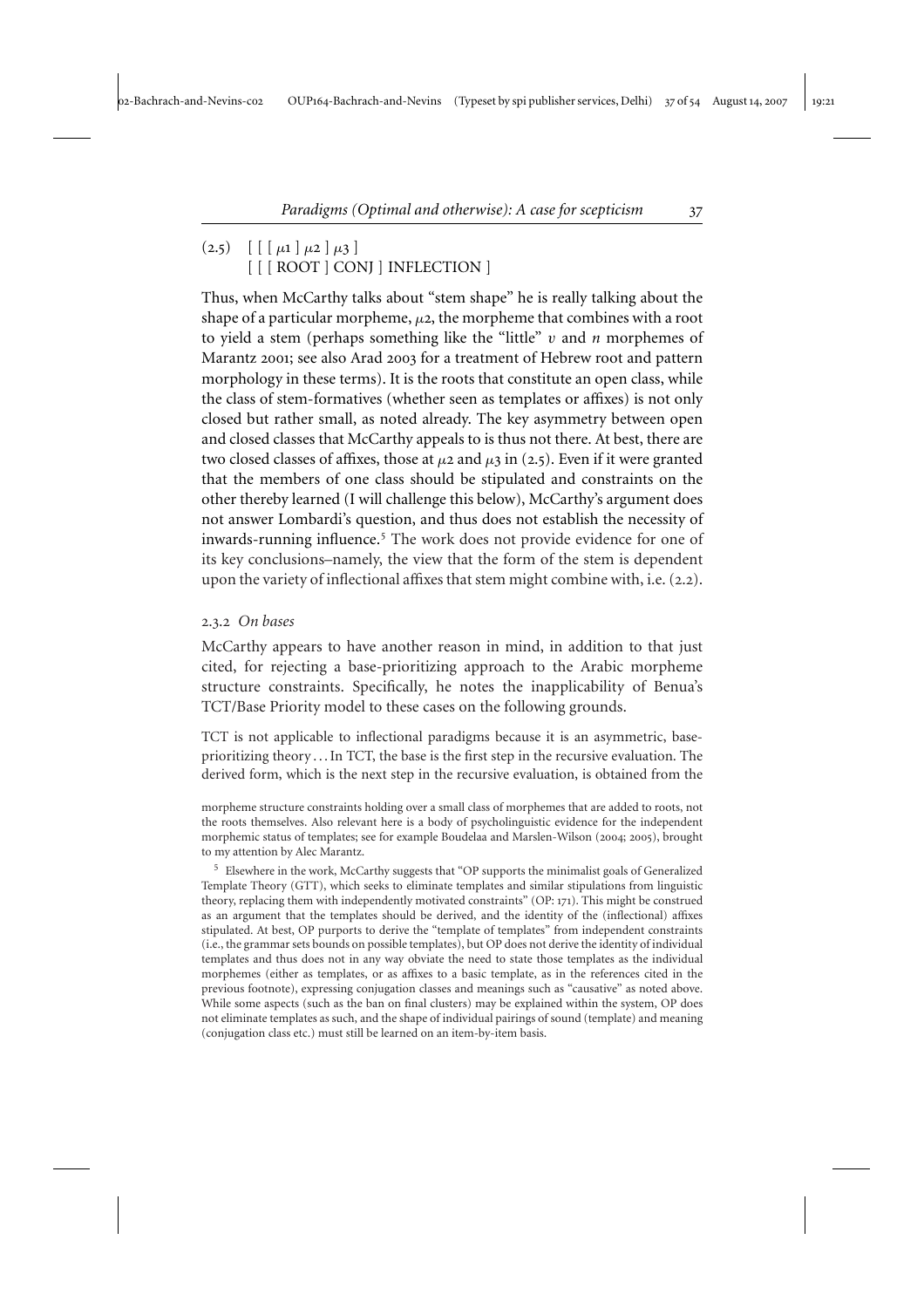base by applying a morphological operation, such as affixation. Inflectional paradigms have no base in this sense  $\ldots$  (OP: 172)

In the Arabic cases that McCarthy presents, inflected forms are obtained from an identifiable morphological unit (the stem) by applying a morphological operation, namely affixation. So why is the stem not the base of inflection (see also Albright 2002, this volume)? As I understand it, the implicit reason that Base Priority is rejected for inflection is that Base Priority is held to be only applicable when the base is an independently occurring word (see Kenstowicz 1997; Cable 2004; and section 2.4.2.2 below for criticism). Thus, derivation (as opposed to inflection) is derivational, proceeding in a sequential fashion and establishing outputs that OO faithfulness constraints may refer to. But inflection is not. Phonology does not evaluate inflected forms in this step-wise fashion. Thus, the stem does not correspond to the output of an evaluation, and cannot be the target of a base-prioritizing OO faithfulness constraint. Put differently, intermediate stages of a derivation that do not happen to be expressible as words in their own right have no tangible status and cannot serve as the target of correspondence constraints.

The assumption that inflectional paradigms have no base could provide a theory-internal motivation for rejecting a base-prioritizing (i.e., cyclic) analysis of the Arabic facts, thus perhaps deflecting the criticism of the previous section. I believe there is good reason, though, to challenge the assumption that inflectional paradigms have no base in the relevant sense. On my reading, McCarthy in fact must assume, internal to the OP approach, that Arabic verbs do have a base in precisely the sense that is needed for Base-Priority, a view that is supported by relatively simple considerations from other languages. The considerations that lead to this view also point to a flaw in the appeal to Stampean occultation as mentioned above. I treat these in turn, with reference to the OP paper, and return to the general issue of bases again in section 2.4.2.

2.3.2.1 *Arabic bases* In order to discuss the issue of bases, we must introduce another set of noun-verb template shape asymmetries discussed by McCarthy, this time at the left edge of the stem. Here, the nouns are more restricted than the verbs: noun stem templates may not begin with a cluster, while verb stem templates may. This difference is related (under OP) to the fact that there are CV-inflectional prefixes for verbs (which allow a cluster-initial consonant to be syllabified as a coda), but there are no inflectional prefixes for nouns.

What is important for present concerns is an exception to these restrictions, noted (without discussion) by McCarthy. Specifically, the ban on stem-initial clusters in nouns does not hold of nominalized verbs (OP: 188). These may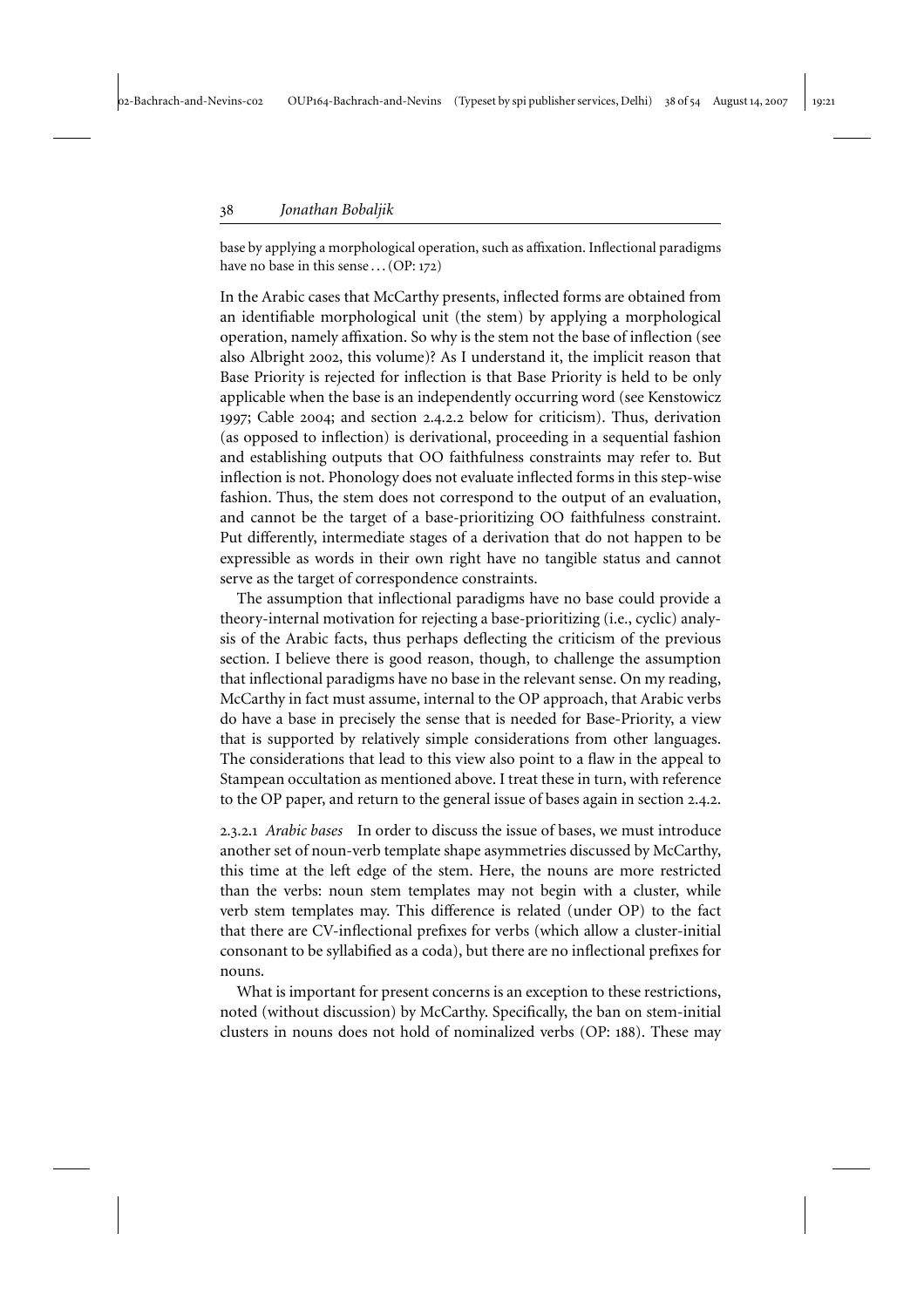#### *Paradigms (Optimal and otherwise): A case for scepticism* 39

have [CCV-initial stems. McCarthy shows that OP-faithfulness, combined with the inventory of nominal inflection in the language, should render such stems unusable, all else being equal. Hence, there must be some aspect of the grammar which allows the noun stem to inherit a property of the verb stem across the category-changing derivational morphology.

Within McCarthy's assumptions, there appears to be only one candidate for the force that has this effect, namely Base Priority, adopted by McCarthy elsewhere in the work for morphological relatedness effects in derivation (OP: 174). The implicit logic is relatively clear–initial [CCV is permitted in verb stems by virtue of the inventory of verbal inflection (via the logic of OP). Base Priority overrides the general restrictions on nouns that ban [CCV stems by allowing deverbal nouns to inherit phonological characteristics of their verbal base. The problem, though, is that this requires that the verb *stem* (i.e., devoid of inflectional morphology and not constituting a legitimate output in its own right) serve as a base for the computation of Base Priority.

From a derivational perspective, this should be unsurprising. Derivation often runs on stems, even in highly inflecting languages where the stems may not surface as independent words. German strong verbs provide a simple illustration. Verbs like *sprechen* "to speak" (strong verbs with mid vowels) have the basic inflectional paradigm in (2.6). Note that the stem is *sprech-*, with the mid vowel *e*; this must be the underlying form in order to predict the other forms, such as the high vowel *i* in the second and third persons singular (and the imperative).<sup>6</sup>

| (2.6) | German      | sprech-en "speak-INFIN"<br>also be-sprech-en "discuss", (sich) ver-sprech-en "misspeak," etc. |                                       |      |                                     |                                                  |
|-------|-------------|-----------------------------------------------------------------------------------------------|---------------------------------------|------|-------------------------------------|--------------------------------------------------|
|       |             | <b>PRESENT</b>                                                                                |                                       | PAST |                                     | <b>PARTICIPLE</b>                                |
|       |             | SG                                                                                            | PL.                                   | SG   | PL.                                 |                                                  |
|       | 1PSN        |                                                                                               |                                       |      |                                     | sprech-e sprech-en sprach sprach-en ge-sproch-en |
|       | 2PSN        |                                                                                               | sprich-st sprech-t sprach-st sprach-t |      |                                     |                                                  |
|       | 3PSN        |                                                                                               |                                       |      | sprich-t sprech-en sprach sprach-en |                                                  |
|       | Imperative: |                                                                                               | sprich                                |      |                                     |                                                  |
|       |             |                                                                                               |                                       |      |                                     |                                                  |

Although the stem is readily identifiable as *sprech-*, this stem does not form a word on its own. For strong verbs of this sort, exactly those members of the inflectional paradigm that have −Ø affixes, namely the 3sg/1sg simple past and the imperative, undergo obligatory stem vowel changes.

<sup>6</sup> Not all aspects of the vowel quality in the past and participle forms are predictable from the vowel quality of the stem alone, though there are a variety of sub-regularities. For evidence (compelling in my view) that the infinitive/present stem is the basic form, from which the others are derived, see Wiese  $(2004: 2005)$ .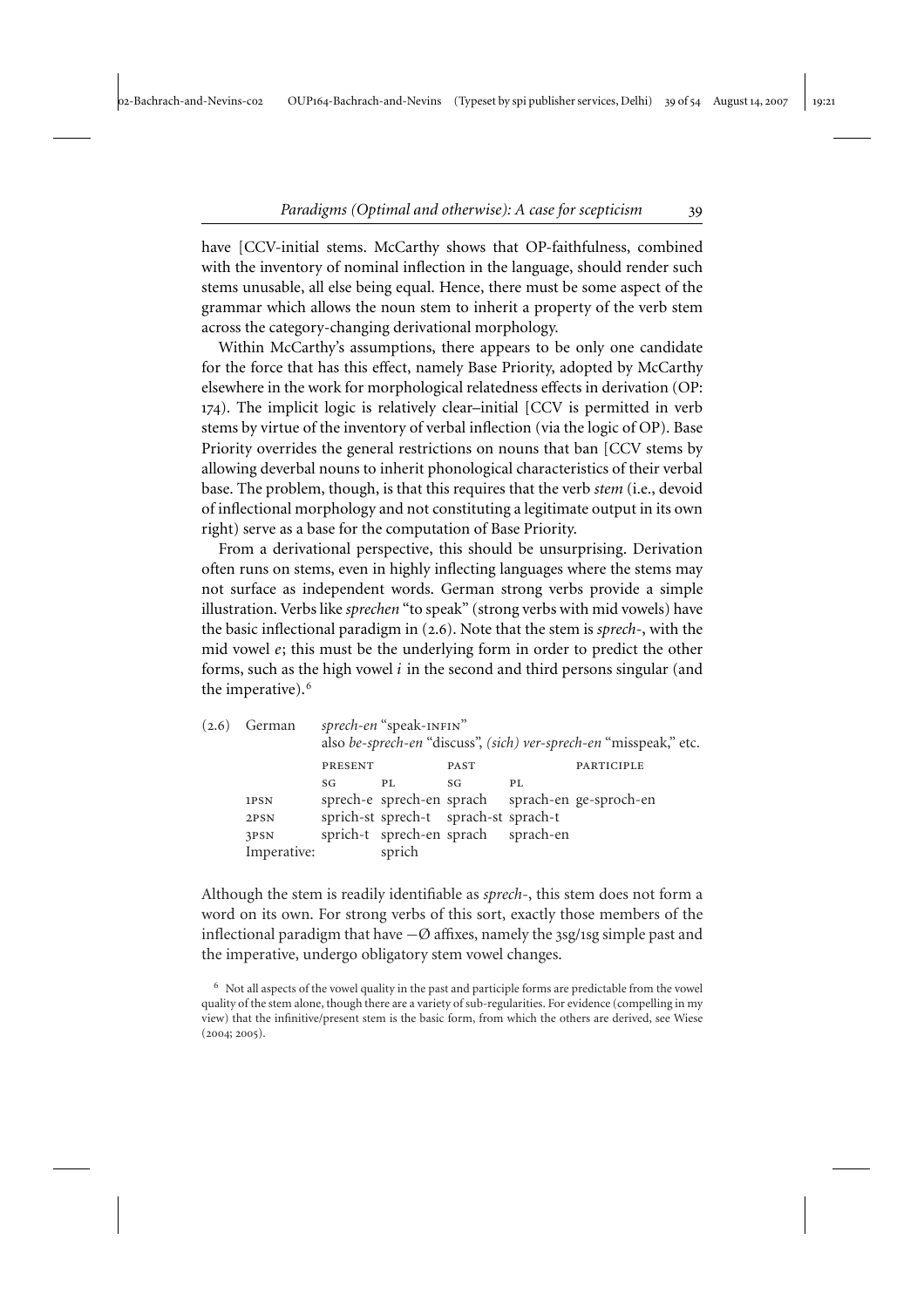Despite the fact that the verb stem never surfaces as a word on its own, it is this stem which forms the base for derivation, as shown in (2.7).

(2.7) [[Be-sprech]-ung] [[Ver-sprech]-er] "meeting, discussion" (nominalization *-ung*) "slip of tongue" (nominalization *-er*)

The same point can be made with compounding. Thus *essen* "to eat" and *treffen* "to meet" conjugate like *sprechen* in all relevant respects. Like *sprechen*, the stem never surfaces as a word in its own right, yet it is the stem that is the basis for compound formation, as shown in (2.8).

| (2.8) Ess-lokal | eating-place"                                                    | *ess Imperative iss, Past ass. |  |
|-----------------|------------------------------------------------------------------|--------------------------------|--|
|                 | Treff-punkt "meeting-point" *treff Imperative triff, Past traff. |                                |  |

If identity effects in derivation are the result of Base Priority enforcing identity to a base, then it would seem we must conclude that the verb stem is an accessible base in whatever sense is relevant. If correspondence theory necessarily relies on actual outputs (i.e. words) for the running of Base Priority, then such an approach should not be able to enforce identity effects in deverbal derivation in languages like Arabic and German. Although one may avoid an appeal to Base Priority in the analysis of German (simple IO faithfulness may suffice), for Arabic, Base Priority is crucial, since it is only Base Priority that allows the deverbal nouns to escape an otherwise general ban applying to noun templates.

Thus, it seems that within McCarthy's own data, there is indeed a base in the verb in precisely the sense necessary for Base Priority to apply in deverbal derivation, shielding the deverbal nouns from constraints that apply to other noun stems. Yet if there is a base for the verb, then it cannot be the absence of a base alone that triggers OP effects.

2.3.2.2 *Bases and Stampean occultation* At this point, I would like to return briefly to the logic of Stampean occultation (see section 2.2.2). Here, too, I suggest that faithfulness to a base must play an important role in verbal paradigms, despite McCarthy's claim to the contrary. Recall that the logic of Stampean occultation runs, in essence, as follows.

The prohibition of CV:C] (and CVCC]) verbal stem templates is not a matter of synchronic phonology as such. Rather, a CV:C] stem would be forced to undergo vowel shortening before C-initial suffixes. A highly ranked OP constraint enforces uniformity of stem shape throughout the paradigm and thus forces overapplication of this shortening. This overapplication yields absolute neutralization with CVC] stems throughout the entire paradigm. The grammar alone does not exclude CV:C] stems but, never being distinguishable from CVC] stems, they would be unusable. As McCarthy puts it: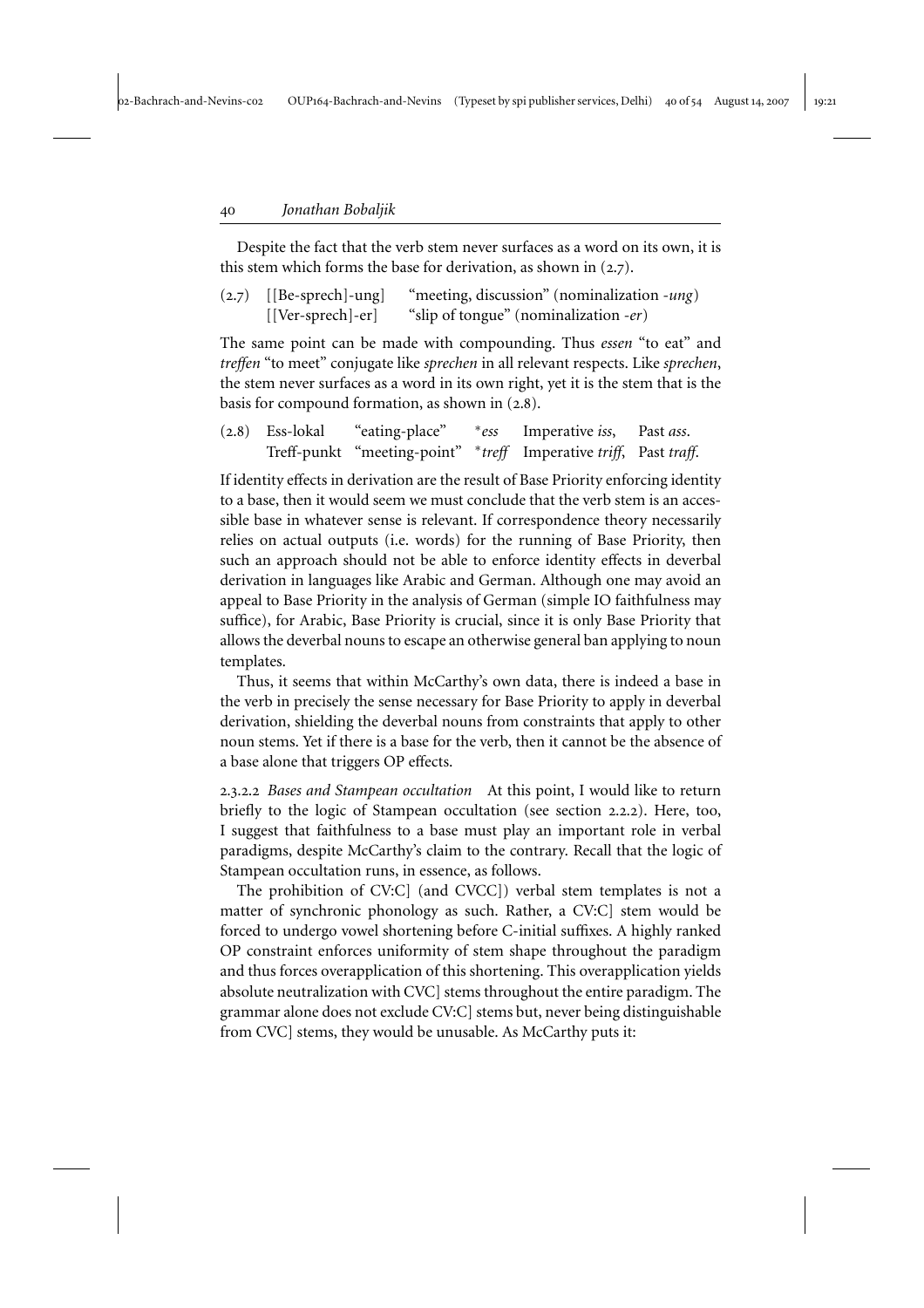#### *Paradigms (Optimal and otherwise): A case for scepticism* 41

Though the underlying form *faSa:l* is in principle possible ..., learners will never be motivated to set it up as an actual lexical item because it is hidden or 'occulted' by the actually occurring *faSal*, with which it always neutralizes. (OP: 181)

Recall, though, that OP restricts comparison to the members of an inflectional paradigm. Thus, neutralization forced by OP will not be sufficient to ensure true absolute neutralization but only neutralization within the paradigm. The logic of OP dictates that *fa fa*:*l* and *fa fal* neutralize throughout the inflectional paradigm but the distinction could emerge in the context of derivational morphology. It seems that such a situation should not be excluded in principle. Consider, for example, the English verbs *dam* (to block a river) and *damn* (to condemn to hell). The two are identical throughout the meagre inflectional paradigm of English:  $[d\xe \mtext{m}]$ ,  $[d\xe \mtext{m}]$ , etc., (note that the present participle is not *dam*[n]*ing*), yet a difference emerges in derivational contexts; compare 'a *dammable* river' [m] versus 'a *damnable* wizard' [mn] (possible, if stilted), also *damnation* [mn], etc. Assuming this example can be shown to generalize, it shows that absolute neutralization in inflectional paradigms is alone not sufficient to trigger occultation. Derivational morphology may reveal underlying differences that are neutralized throughout a paradigm. In theory, then, the argument in OP is incomplete. It should be possible for verbs to have underlying CV:C] and CVCC] final templates, where the underlying difference from a CVC] template is revealed only in nominalizations. In order for Stampean occultation to apply, McCarthy must assume that the uniformity of the stem shape throughout the paradigm is faithfully transmitted into derived forms as well. Once again, the only engine in OP that can achieve this is Base Priority but that engine requires that the verb have an identifiable base, in the relevant sense.

#### 2.3.3 *Section summary*

To summarize the discussion of directionality, I have presented evidence that McCarthy's two arguments against local determination are at best incomplete. In particular, the work does not, if I am right, provide crucial evidence that it is the inventory of inflectional affixes that determines the shape of the stem template-forming morphemes, as opposed to the other way around. The argument from open and closed classes relied on taking the stem to be a basic morphological unit, rather than recognizing that stem-forming templates are morphemes in their own right. In addition, I have argued that inflectional paradigms must have a base in whatever sense is relevant to Base Priority, within the logic of the system. Hence the general argument that Base Priority (i.e., cyclicity) cannot be used to explain morphological relatedness effects in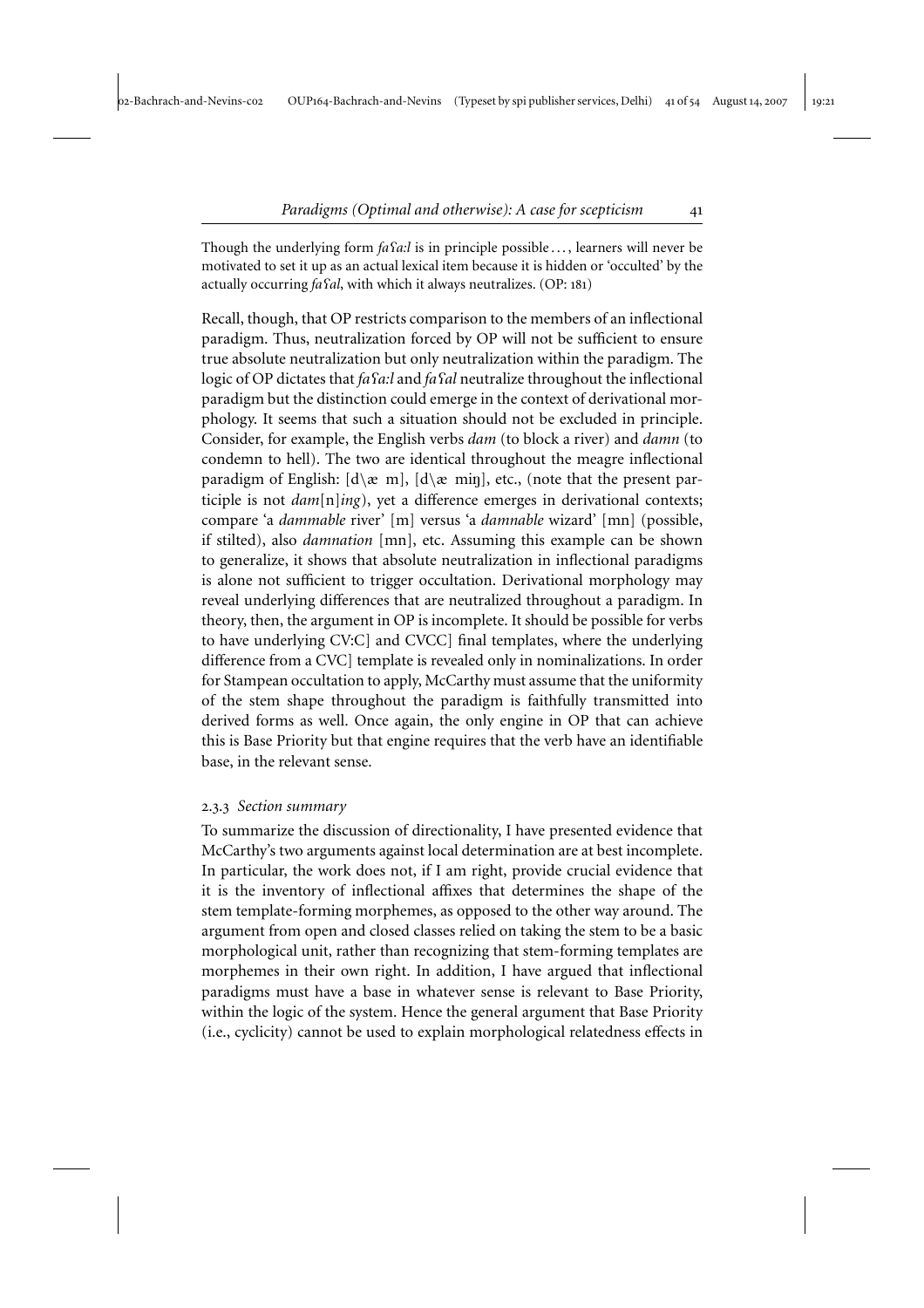inflection appears to rest on a questionable premise. For the reasons stated above, I conclude that the crucial ingredients of an argument that any relation beyond "derived from" is necessary are not established in the OP work. In the next section, I leave the specifics of that work and turn to considerations at a more general level.<sup>7</sup>

# **2.4 Itelmen and the source of noun-verb asymmetries**

A major aspect of OP, brought out nicely in the discussion in Cable (2004), is the idea that phonological differences among nouns and verbs should not be described by allowing the phonology to make reference to these categories but instead should be derived from contingent facts about nouns and verbs and their associated inflectional morphology.<sup>8</sup> We have just seen above how the theory is supposed to apply to Classical Arabic. Under McCarthy's treatment, accidental properties of the different classes of inflectional morphemes effect restrictions on the stems with which they combine. The explanatory work is being done by paradigm membership. Any appeal to the categories noun and verb is relevant only indirectly, inasmuch as it determines such paradigm membership.

This conception of the grammar should lead us to expect that when inflectional class and morphosyntactic category diverge, OP effects should track paradigm membership and not morphosyntactic category. We might call this the *thesis of category-neutral phonology* (TCNP). The real interest in OP will lie in testing the TCNP not against Arabic (which has remarkably uniform paradigms) but instead against languages where the relevant phonological

<sup>8</sup> As a reviewer points out, defending the TCNP in general would appear to be a fairly significant undertaking in light of a large array of descriptive differences among categories in many languages, such as differences in stress assignment. See Smith (2001) for a survey.

 $7$  In Bobaljik (2002a), I suggested that the core Arabic facts may be accounted for under the stipulation that syllabification in verbs proceeds cyclically, where syllabification in nouns is non-cyclic. Such an account may describe the differences, in particular, in enforcing more stringent syllabification requirements on verb stems. As McCarthy notes (OP: 199) this account essentially stipulates the nounverb difference in the grammar, whereas, he contends, OP deduces it. The discussion above shows that this is only partly correct. All approaches considered have some stipulated difference between nouns and verbs, from which the remaining observed differences follow. The question is whether the OP approach is the right kind of stipulation–arbitrary properties of classes of morphemes. I will argue in the next sections that this is not obviously the right kind of stipulation and that the categorical distinction is empirically a better one. Positing that verbs are syllabified cyclically and that nouns are not has the added benefit that it will provide for a uniform analysis of the Arabic facts and those from Itelmen to be presented below. Why might this be the case? One speculation, capitalizing on recent ideas in syntax, is that the cyclic nature of verbal derivation arises because inflected verbs are multiphasal (in terms suggested by Chomsky 2001) while nouns are not. It is not clear that this will work, but as a research strategy it seems to me to be a coherent alternative direction to pursue (cf. Barragan and Newell 2003 on Cupeño).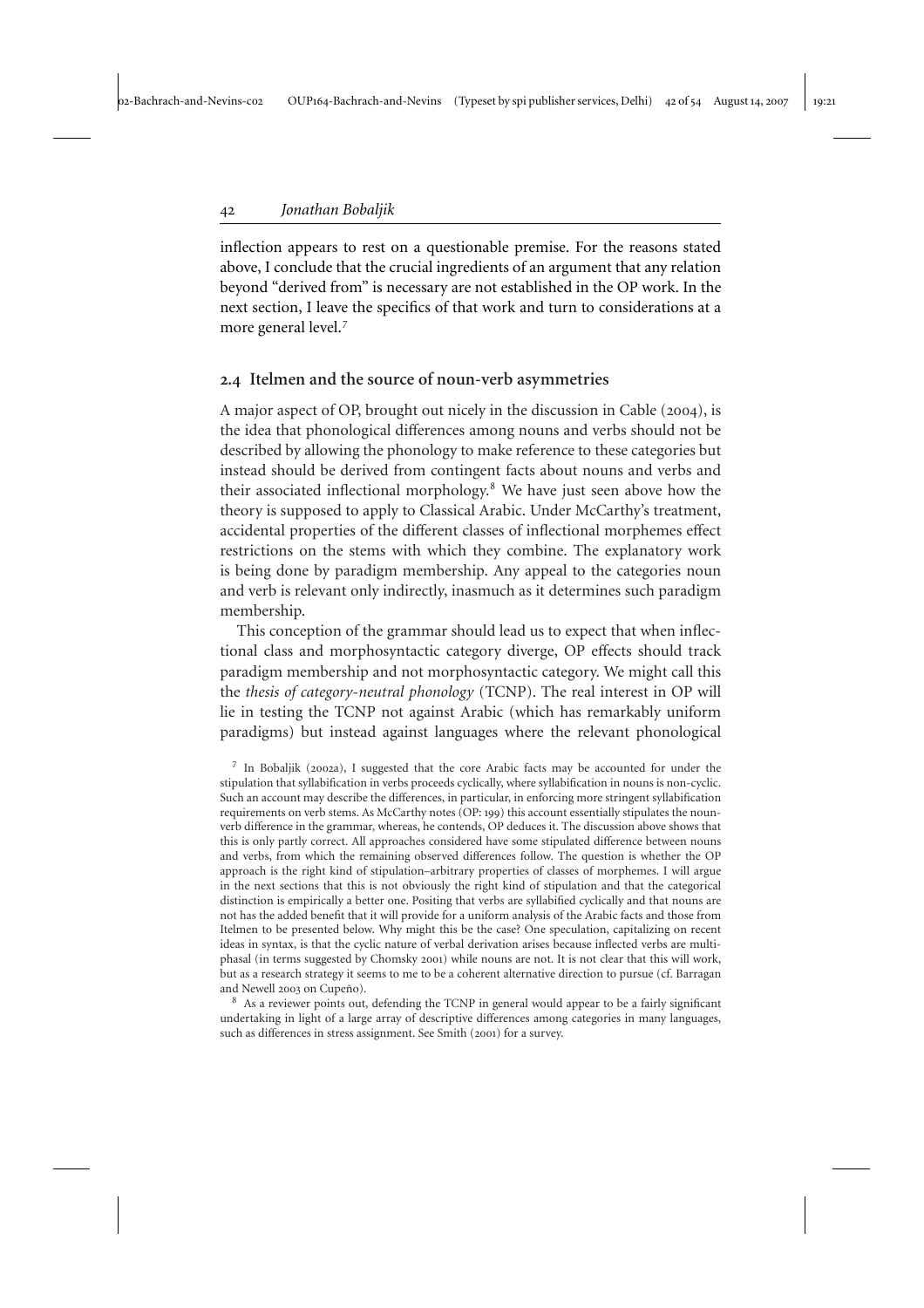differences among paradigms cross-cut the morphosyntactic categories. For example, imagine a language like Arabic but in which feminine nouns had a consonant-initial inflectional suffix or in which intransitive verbs (but not transitives) had only vowel-initial inflection. The expectations should be clear: feminine nouns should be restricted to CVC] stem templates, while intransitive verbs should not. I will argue in the remaining sections that Itelmen shows the right kinds of idiosyncratic vagaries among paradigms but that, nevertheless, the phonology neatly tracks the noun-verb divide rather than the contingent properties that the OP intuition would lead us to expect.

In other words, between the two cases considered here (Arabic and Itelmen), OP effects are attested only where they are indistinguishable from category-sensitivity (Arabic). Of course, it will most likely be possible to describe the data in a manner consistent with the TCNP, for example by appeal to various ancillary assumptions and additional constraints, (see Cable 2004 for a detailed analysis of the Itelmen facts from an OP perspective). However, I maintain that Itelmen shows exactly the kind of divergence between contingent properties of paradigm inventories and category membership that should be the best case for an argument for OP but that, nevertheless, the best predictor of syllabification is category–not paradigm–membership.

#### 2.4.1 *Itelmen syllabification*

In order to make the argument just noted, it will be necessary to provide some background on Itelmen phonology. The discussion here is based on Bobaljik (1998), to which the reader is referred for additional detail.

Itelmen (also Itel'men, Kamchadal) is a Chukotko-Kamchatkan language now spoken only by some 30 or so people on the Okhotsk coast of Russia's Kamchatka peninsula. One remarkable property of the language is its striking tolerance of large consonant clusters. Some examples of initial, medial, and final clusters of up to five or six consonants are given in  $(2.9)$ .

<sup>&</sup>lt;sup>9</sup> The Itelmen data is mostly taken from my own field notes, supplemented with examples from Volodin (1976). For additional discussion of Itelmen syllabification, with special reference to its implications for Government Phonology, see Tarasenkova (2006). Special transcription conventions include the following: s,z are (I believe) apical, post-alveolar, non-retroflex fricatives, which should therefore be written with an underdot (omitted for typographic reasons); *n'* represents a glottalized nasal (sometimes written as  $\hat{\imath}$ -whatever its phonetic manifestation turns out to be, it behaves phonologically as a single segment and not as a sequence of glottal stop plus *n*; the historical source appears to be *n+t#*); a superscript *<sup>w</sup>* at the beginning of a word indicates that the whole word is pronounced with pursed lips–a proper characterization of this process awaits further work. Note also that I have suppressed an automatic gemination of single consonants in post-tonic position in the representations. (I am not convinced that all speakers follow this but it is immaterial to present concerns.) Finally, the reader is cautioned that some aspects of vowel quality in unstressed syllables are not always easy to pin down with certainty (stress is initial except that inflectional prefixes are not counted).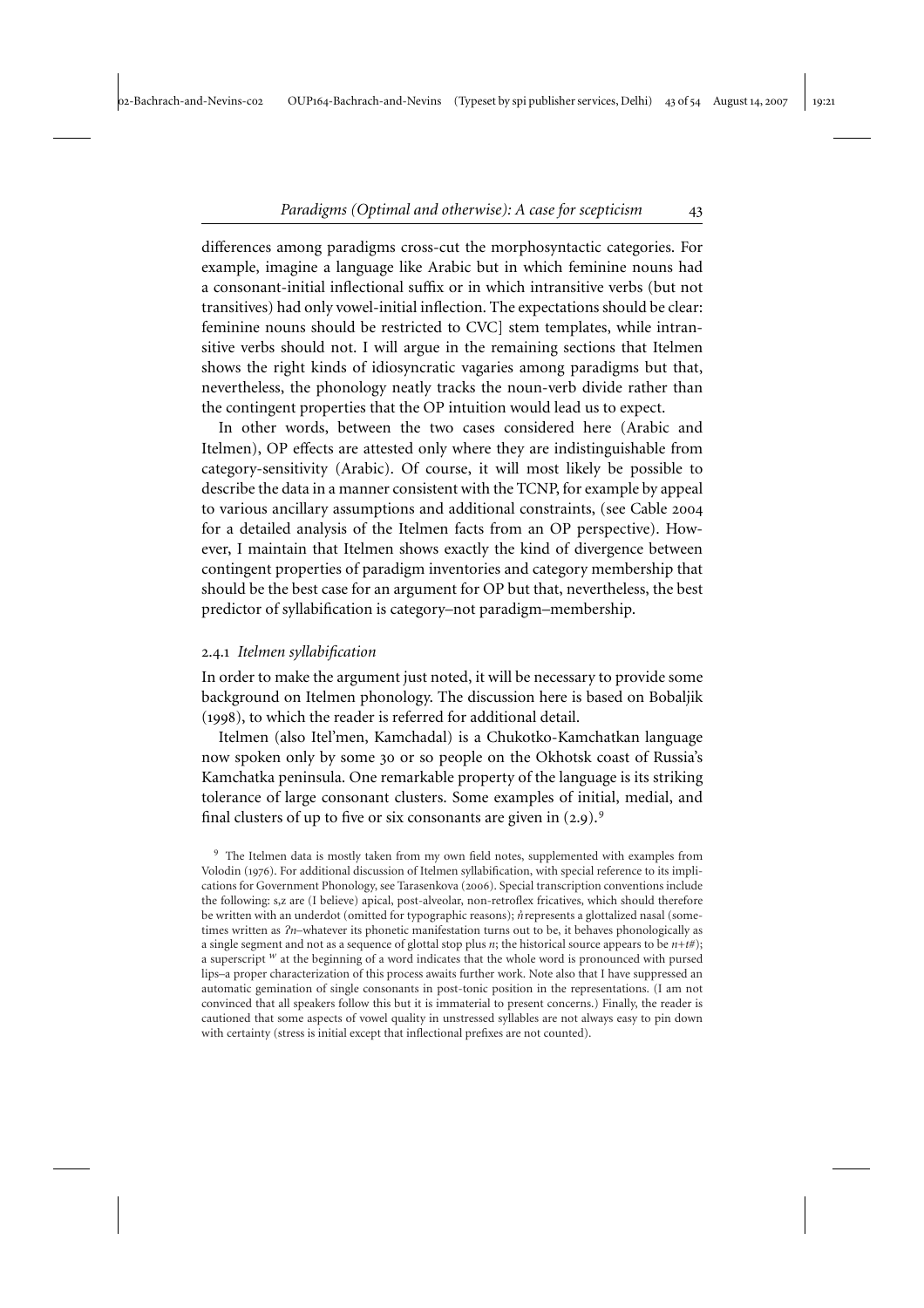| $(2.9)$ čkpəč "spoon" |                                              | t $\Phi$ sčnin "You are carrying it".            |
|-----------------------|----------------------------------------------|--------------------------------------------------|
|                       |                                              | kłqzuknen "they were" mskčen "I will make them". |
|                       | sittxpk'et "with embers" k'anstxč "Boil it!" |                                                  |

Although consonant clusters may be of arbitrary length, certain consonants are barred from medial position in a cluster. Namely, the [+sonorant] consonants  $\{m, n, n, r, l, z\}$  must be adjacent to a vowel. This yields schwa epenthesis in the environment described in (2.10), as detected by schwa-zero alternations.<sup>10</sup>

$$
(2.10) \quad \textcircled{9} \rightarrow \quad \textcircled{3}/\left\{\begin{matrix} C \\ \# \end{matrix}\right\} = -[+sonorant] \left\{\begin{matrix} C \\ \# \end{matrix}\right\}
$$

Some relevant examples of sonority-driven alternations are given in (11).

| $(2.11)$ a. $\frac{1}{2}$ |  | $\sim$ $\frac{1}{2}$ $\frac{1}{2}$ $\frac{1}{2}$ $\frac{1}{2}$ $\frac{1}{2}$ $\frac{1}{2}$ $\frac{1}{2}$ $\frac{1}{2}$ $\frac{1}{2}$ $\frac{1}{2}$ $\frac{1}{2}$ $\frac{1}{2}$ $\frac{1}{2}$ $\frac{1}{2}$ $\frac{1}{2}$ $\frac{1}{2}$ $\frac{1}{2}$ $\frac{1}{2}$ $\frac{1}{2}$ $\frac{1}{2}$ $\frac{1}{2}$ $\frac{1}{$ | "sable" sg, pl                                                                                                                 |
|---------------------------|--|--------------------------------------------------------------------------------------------------------------------------------------------------------------------------------------------------------------------------------------------------------------------------------------------------------------------------|--------------------------------------------------------------------------------------------------------------------------------|
|                           |  |                                                                                                                                                                                                                                                                                                                          | b. spal $\sim$ spl-ank "wind" direct, locative <sup>11</sup>                                                                   |
|                           |  |                                                                                                                                                                                                                                                                                                                          | c. $w_{\text{t}}$ $\gamma$ = $\gamma$ as $\gamma$ $\gamma$ = $\gamma$ $\gamma$ $\gamma$ $\gamma$ = $\gamma$ ablative, locative |

Interestingly, there is a sharp phonological contrast between nouns and verbs with respect to sonority-driven epenthesis: verb stems do not alternate. Specifically, all verb stems that have a schwa in the environment described by (2.10) preserve that schwa even when epenthesis is not necessary. This is illustrated by the pairs in (2.12), which are representative of all sonorant-final verb stems.

|  | $(2.12)$ a. t-zəl-čen | 1sG-give-1sG>3sG "I gave it".                  |                         |           |
|--|-----------------------|------------------------------------------------|-------------------------|-----------|
|  | b. zəl-en             | give-2sG>3sG "You gave it". *zlen              |                         |           |
|  |                       | c. t-łəm-čen 1sG-kill-1sG>3PL "I killed them". |                         |           |
|  |                       | d. q- $\text{4}$ əm-in 2IMP-kill-2>38G         | "Kill it!"              | $*$ qłmin |
|  |                       | e. spal-qzu-in windy-ASP-3SG                   | "It was windy".         |           |
|  | f. spal-in windy-3sq  |                                                | "It was windy". *spl-in |           |

In (2.12a), epenthesis is necessary to shield the /l/ in the verb stem /zl/ from occurring illicitly in cluster-medial position. In (2.12b), however, the environment for epenthesis is not met on the surface; though locally unmotivated,

<sup>&</sup>lt;sup>10</sup> As Itelmen lacks voiced stops (except in loan words), it is not clear whether the relevant feature is sonority or voicing. The segment *z* is listed as a sonorant on the basis of its behavior as described in the text; importantly, the voiceless counterpart is not. Note that  $\{\beta, j\}$  also do not occur cluster medially, but I have not found sonority-driven alternations that would indicate that they participate in the rule in (2.10). So far as I can tell, nothing in the present discussion hinges on the correct formulation of the rule, so long as it adequately characterizes the range of schwa-zero alternations. Note in addition that there are exceptions at the left edge of the word, i.e. in the stressed syllable (see Bobaljik 1998).

<sup>&</sup>lt;sup>11</sup> This particular form is also attested (with variation) as *spol-ank*; this is not true for most other alternating forms, especially not the plurals.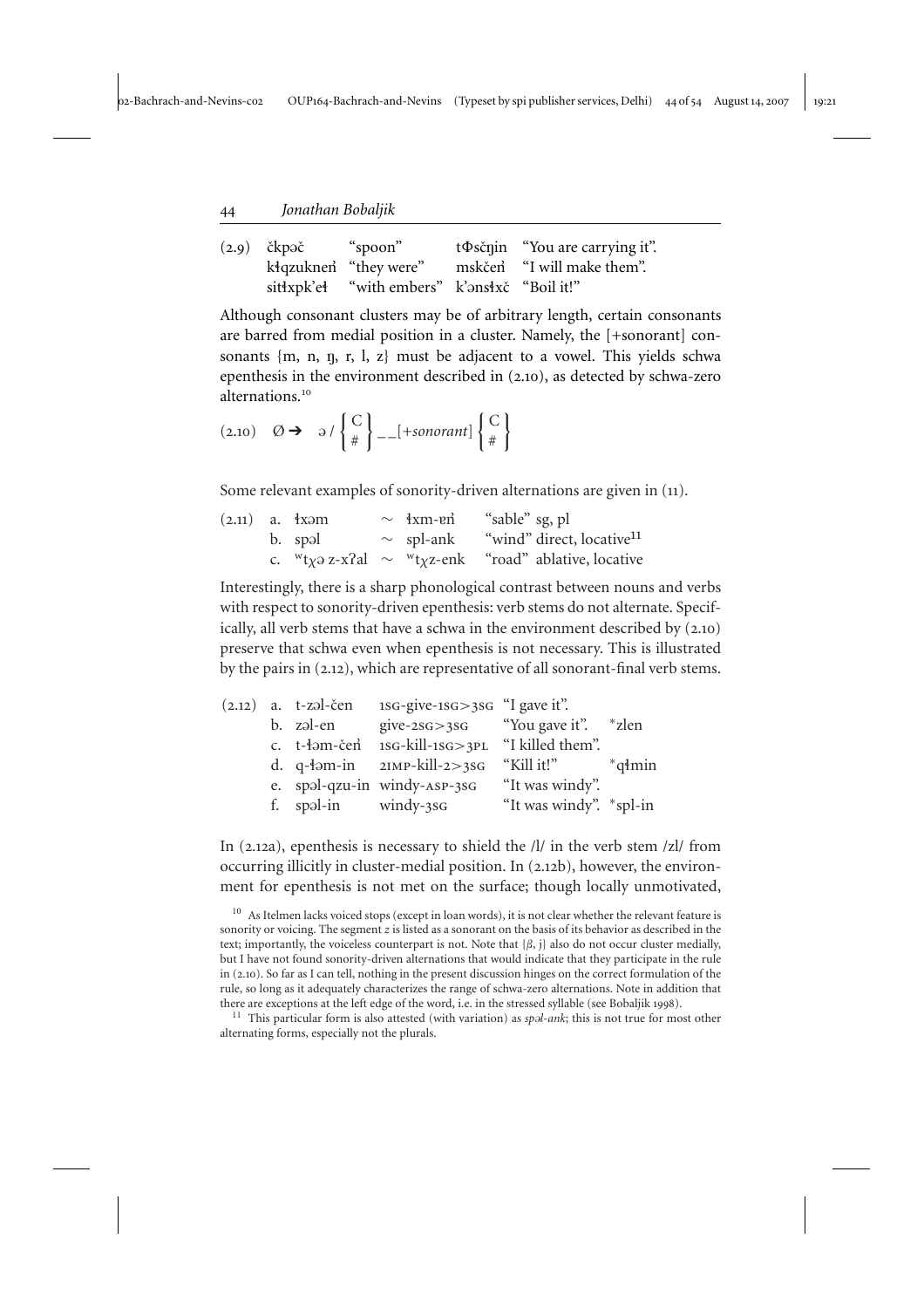#### *Paradigms (Optimal and otherwise): A case for scepticism* 45

epenthesis is obligatory, a case of overapplication. The other pairs make the same point.<sup>12</sup>

In Bobaljik (1998), I argued that the N-V asymmetries in syllabification should be accounted for in cyclic terms. Syllabification (and hence epenthesis) proceeds cyclically in verbs, starting with the root, whereas nouns are syllabified only once at the end of the derivation. Since a stem-final consonant will (by definition) not be followed by a vowel on the first cycle, (verb) roots like /zl/ and /łm/ will undergo epenthesis before any suffixes are added. In nouns, by contrast, suffixes are added before syllabification is computed.

A key part of the argument for cyclicity in verbs comes from opacity effects regarding the present tense suffix. The present tense suffix has four surface allomorphs: *-s, -z, -*@*s,* and *-*@*z*. The alternation in voicing is determined uniquely by the following segment but the schwa-zero alternation is determined solely by the preceding segment, as follows directly from cyclic application of (2.10). Examples illustrating the relevant environments are given in (2.13).

| (2.13) | a. t-tyzu-s-kičen<br>1SG-stand-PRES-1SG<br>"I am standing"          | b. teru-z-in<br>gripe-PRES-3SG<br>"she gripes" | c. $\frac{1}{4}$ -qzu-z-in<br>be-ASP-PRES-3SG<br>"she is" |
|--------|---------------------------------------------------------------------|------------------------------------------------|-----------------------------------------------------------|
|        | d. t'-il- <b>əs</b> -kičen<br>1SG-drink-PRES-1SG<br>"I am drinking" | e. il-az-in<br>drink-PRES-3SG<br>"he drinks"   | f. spal-az-in<br>windy-PRES-3SG<br>"It is windy".         |

The cyclic derivations in (2.14) show how each of the four allomorphs of the present tense suffix arises. The important derivations are those of (2.13d) and (2.13e). The environment in (2.13e) is similar to that found with verb stems (and to the derivation of *lightening* discussed in section 2.2). The V-initial suffix should bleed epenthesis; the correct result is obtained by having epenthesis apply before the agreement suffix is added. Similarly, a cyclic derivation explains epenthesis in (2.13d) which is obligatory on cycle 2, even though the environment is later destroyed by the devoicing rule applying on the next cycle.<sup>13</sup>

<sup>12</sup> Treating the schwa as part of the verb root underlyingly would not change the nature of the problem, which would then be stated as a morpheme-structure constraint: noun roots can, but verb roots cannot, end in CR] where R is any [+sonorant] consonant.

 $13$  The examples in the right column of (2.9) show that cluster-medial /s/ is tolerated; that is, /s/ does not count as a sonorant for the purposes of (2.10).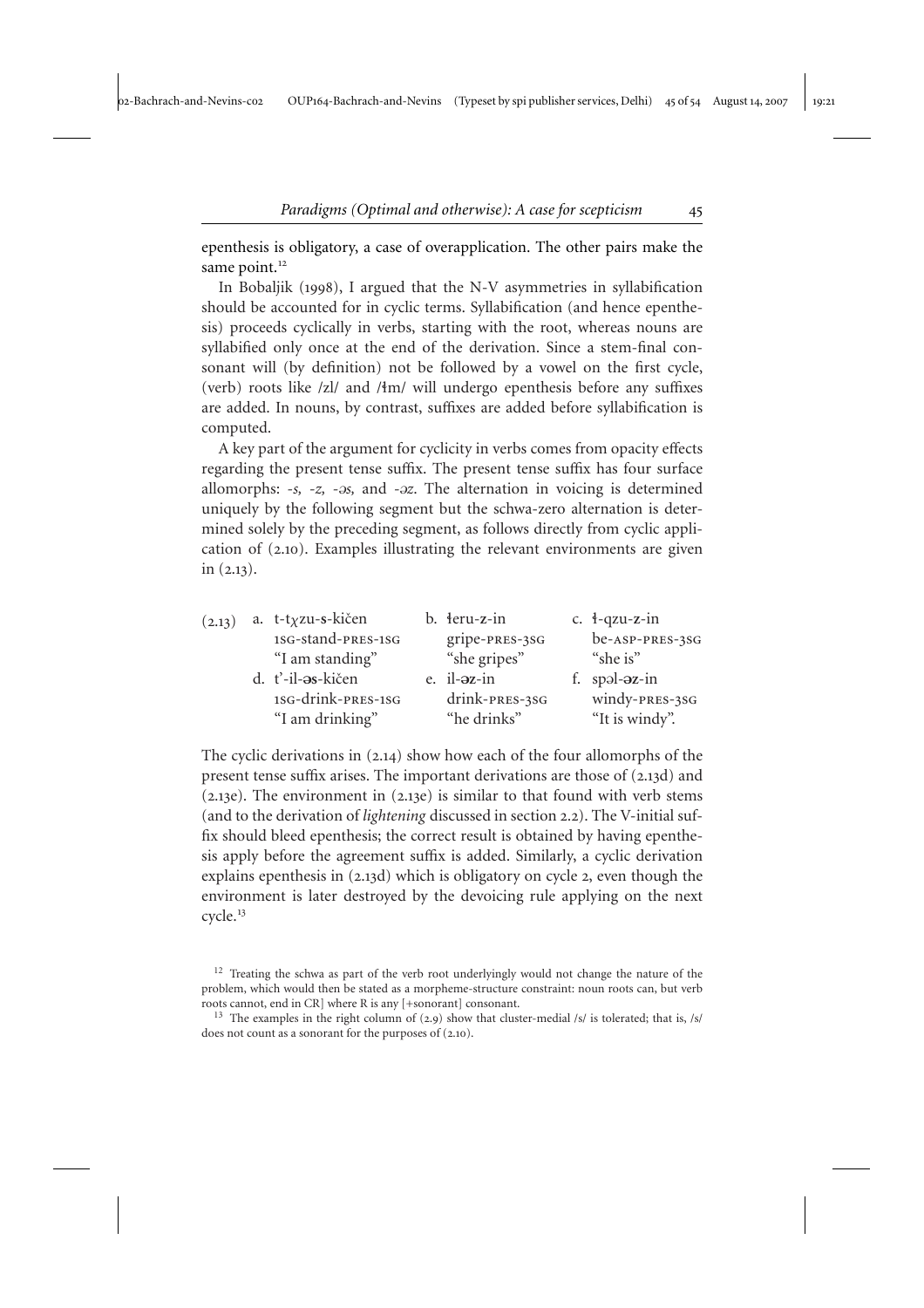| (2.14) |                                                                                          |                               | $V_{V_{V_{C}}}(2.13b)$ C <sub>(2.13</sub> d) C <sub>(2.13</sub> e) |                                       |                                         |
|--------|------------------------------------------------------------------------------------------|-------------------------------|--------------------------------------------------------------------|---------------------------------------|-----------------------------------------|
|        | $V_C$ (2.13a)<br>[t <sub>X</sub> zu]                                                     | [4eru]                        | <sup>1</sup> ill                                                   | [i]                                   | Cy <sub>1</sub> Root                    |
|        | $[tXzu] + z$                                                                             | $[\text{feru}] + z$ $[i] + z$ |                                                                    |                                       | $[i] + z$ Cy <sub>2</sub> Present Tense |
|        |                                                                                          |                               | $\begin{bmatrix} 1 & 0 \\ 0 & 0 \end{bmatrix}$                     | $[\iota \mathbf{a} \cdot \mathbf{b}]$ | Epenth                                  |
|        | $[tXzu z] + ki$ [ <sup>4</sup> eru z ] + in [iləz ] + ki [ilə z ] + in Cy3 Agr           |                               |                                                                    |                                       |                                         |
|        | $[t_X zu s] + ki$ —                                                                      |                               | $[i]$ las $k$ i —                                                  |                                       | Devoicing                               |
|        | $t$ -t $\chi$ zu-s-kičen $t$ eru-z-in $t'$ -il- $\partial s$ -kičen il- $\partial z$ -in |                               |                                                                    |                                       | OUTPUT                                  |

This completes the sketch of the basic Itelmen syllabification pattern from a cyclic perspective. The account relies on a stipulated difference between nouns and verbs, namely that the rule in (2.10) applies cyclically in verbs, but post-cyclically in nouns. As Cable (2004) observes, the Itelmen facts look ripe for investigation from an OP perspective: on the one hand, the OP philosophy rejects such stipulated differences between morphosyntactic categories, on the other, the putatively cyclic effects are very much of a kind with the syllabification patterns investigated by McCarthy, at least as far as verb roots are concerned. The optimal syllabification in the more restrictive environment (before C-initial suffixes) is carried over throughout the paradigm, even where it is not forced on the surface, yielding overapplication of epenthesis. In the next section, I will present what I take to be the guiding intuition of an OP approach to the Itelmen facts, as exemplified by the careful analysis in Cable (2004), and set out three reasons that I am sceptical of this intuition.

#### 2.4.2 *Cable 2004*

Part of the OP research strategy is to derive noun-verb asymmetries in phonology from contingent facts about the inflectional morphemes they combine with, i.e., properties of the paradigms. Itelmen verb roots look like a good target for an OP analysis, extending the epenthesis that is obligatory before C-initial suffixes into the same roots before V-initial suffixes. Unlike Arabic, however, in Itelmen there are V-initial and C-initial suffixes in both nominal and verbal inflectional paradigms. How, then, can OP account not only for the behavior of verbs but also for the noun-verb asymmetry?

Cable (2004) provides an intriguing suggestion, building on the notion of base discussed in section 2.3.2 above. As noted there, OP is embedded within a monostratal framework in which correspondences can be evaluated between input and output, and among outputs, but not among intermediate stages of a derivation, where those are not independently occurring words. In Itelmen, as in many languages, verbs are bound morphemes and the verb stem cannot surface as a word in its own right. By contrast, noun stems often do surface in their bare form; this is the most common singular, non-oblique form.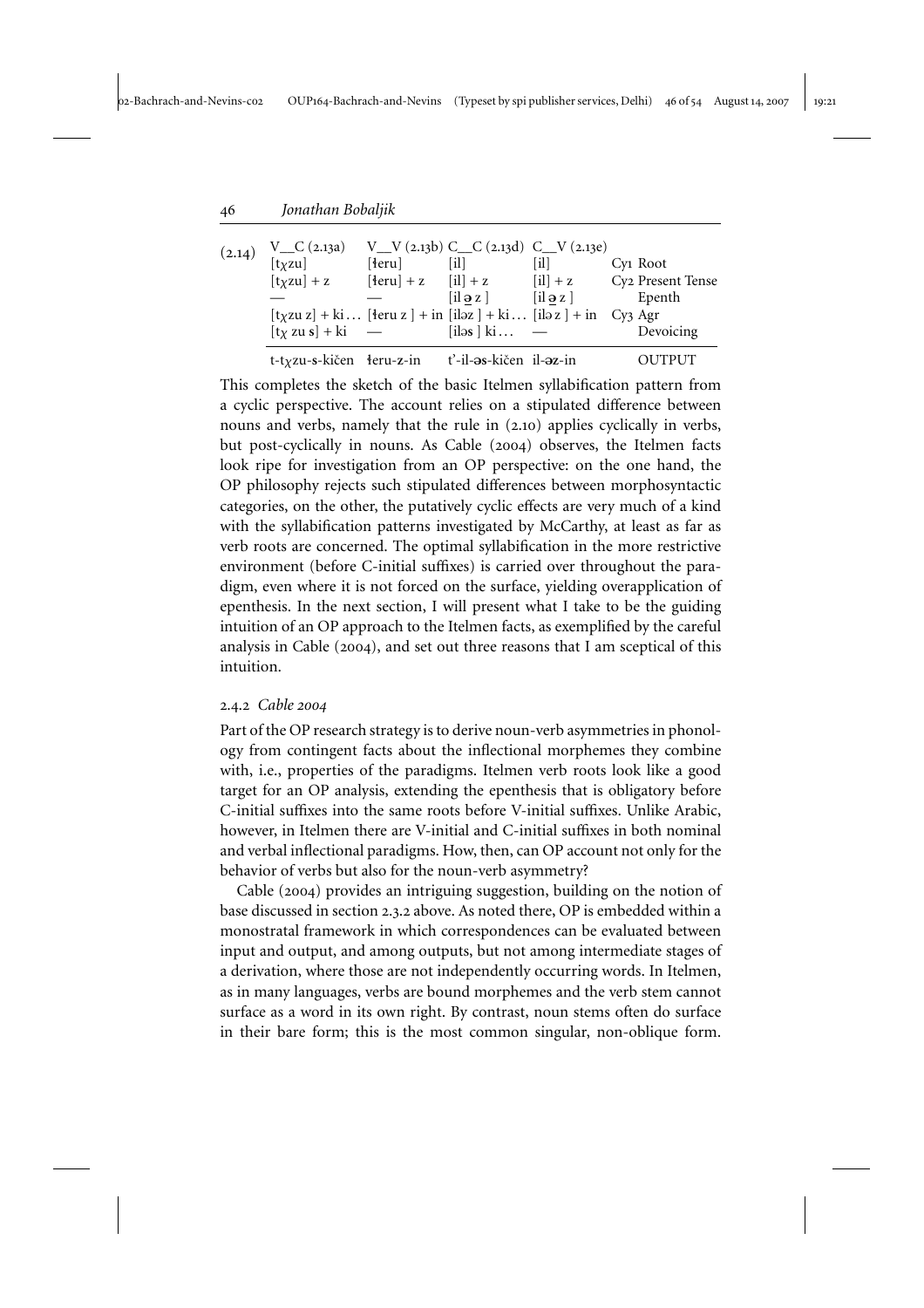Cable capitalizes on this difference between nouns and verbs by proposing a subtle change to McCarthy's conception of where OP applies. While McCarthy argues that inflectional paradigms have no base, and hence that base-sensitive correspondence constraints cannot apply (see quote in section 2.3.2), Cable suggests instead that the noun stem in Itelmen does count as a base, and that OP applies only to those word classes that lack an independently occurring free base. In keeping with the general OP philosophy, under Cable's approach, it is not inflection versus derivation that is the dimension of variation but rather the contingent property of whether or not there is a discrete base, as an independently available output, to which OO constraints can apply.

The deft move that makes this succeed descriptively is that having a base will bleed OP constraints, even if the base-identity constraints are themselves ranked too low to have any effect. Thus there is a constant ranking across categories: OP > syllabification > BaseIdent. Verbs lack a base, hence OP will be relevant and trigger overapplication of epenthesis, but for nouns the independent base makes OP irrelevant, while at the same time the ranking of BaseIdent under whatever constraints effect syllabification ensures that each form of the noun receives its locally optimal syllabification. The result is alternations in nouns but none in verbs.

I will proceed now to three arguments from Itelmen, each of which suggests that the N-V asymmetries are about the categories "noun" and "verb" and not about contingent properties of individual lexical items and their associated paradigms.

2.4.2.1 *Category-neutral roots* In Itelmen, some roots have a double life, occurring with the same meaning as both verbs and nouns. One such root is *spl* "wind" (2.15a–b), which we have already seen above. However, most verbal roots do not occur as nouns without additional derivational morphology (if at all). Thus, simple nouns corresponding to the stems in  $(2.15c-d)$  are unattested.

|  | $(2.15)$ a. spal-                 |              | verb: "be windy" (of weather) cf. $(2.12)$ |
|--|-----------------------------------|--------------|--------------------------------------------|
|  | b. spal                           |              | noun: "wind" cf. $(2.11)$                  |
|  | c. zəl-                           | verb: "give" |                                            |
|  | d. I <sub>2</sub> m- verb: "kill" |              |                                            |
|  |                                   |              | e. *zal, fam unattested as nouns           |

Occurrence as a free root or not is exactly the independent characteristic which determines whether or not OP applies. Nouns are exempted from the uniformity effect of OP because their root counts as a base. Yet it turns out that the few relevant verbs whose root also counts as a base are not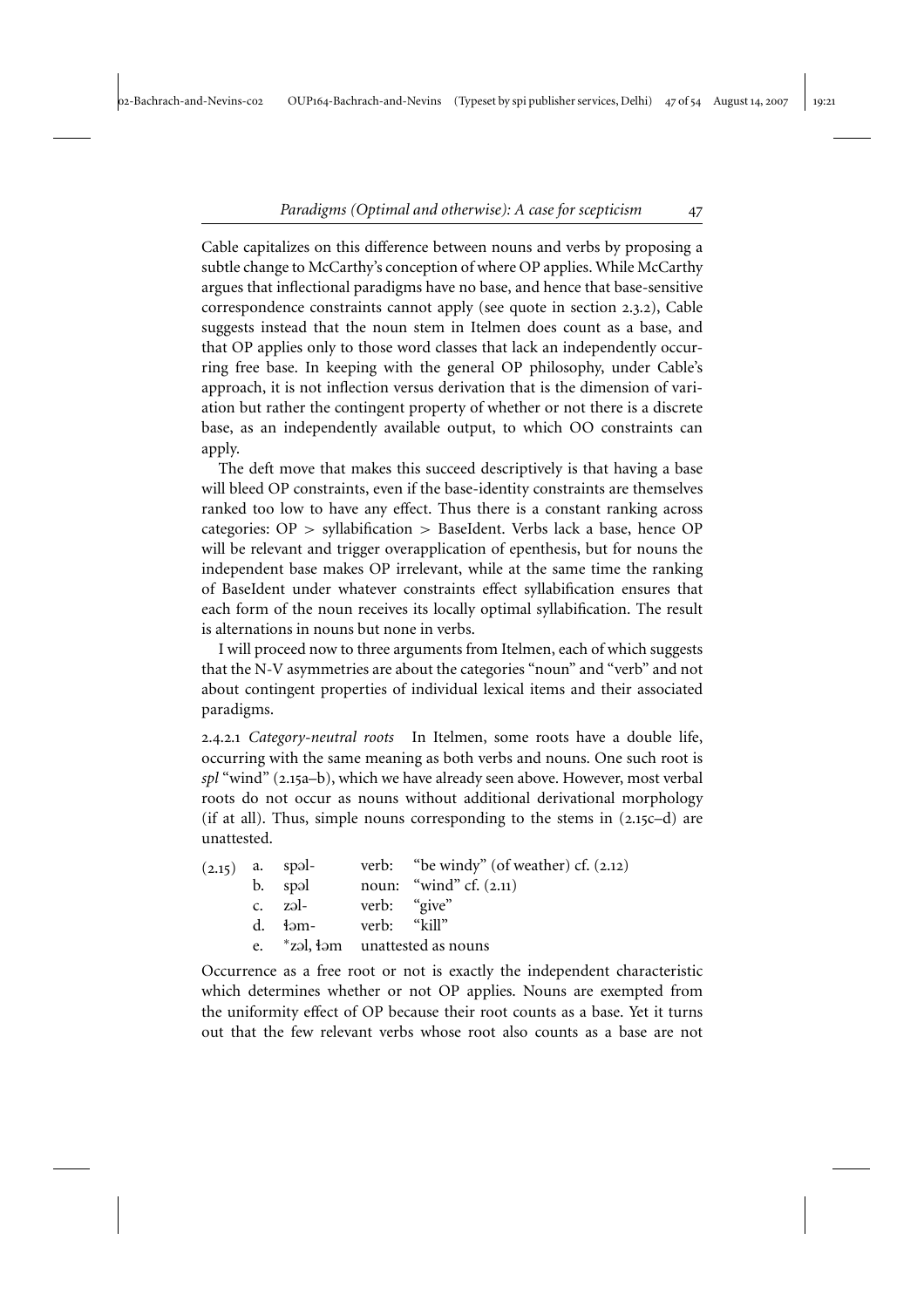thereby exempted from the OP-driven overapplication of epenthesis. The contingent fact "my root can surface as a word" has no bearing on the phonological behavior of a verb root. Overapplication occurs in the verb root /spl-/ even though that root does have a corresponding base occurring as an independent word. If anything, the OP research strategy (with Cable's modification to accommodate Itelmen), should lead us to expect the opposite.

2.4.2.2 *Baseless nouns* The opposite problem occurs as well. While it is in general the case that nouns and verbs differ along the dimension of having a corresponding free base, just as some verbs have a root that does occur as an independent word, there are also nouns that lack a base. As far as can be determined, these nouns behave phonologically like nouns, and not like verbs. That is, they show syllabification-driven alternations in stem form rather than maintaining a uniform stem throughout their paradigms.

In the preceding discussion, I noted that most nouns bear no overt morphology in the singular, non-oblique form. However, there is a sizeable number of nouns that require a singular suffix that is lost in the plural (Volodin 1976; Bobaljik 2006). These nouns thus lack an identifiable base in the sense of occurring as an independent word. Examples of four classes of nouns taking singular suffixes are given in (2.16).

|      | UR                 | Sg                          | Pl               | gloss                   |
|------|--------------------|-----------------------------|------------------|-------------------------|
| $-m$ | /txtu/             | txtu-m                      | txtu-n           | "dugout canoe"          |
|      | /atno/             | atno-m                      | atno-n           | "village" (also "home") |
| $-n$ | /kəmlo/            | kəmlo-n                     | kəmlo-n          | "grandchild"            |
|      | /re $\beta$ la/    | $re\betala-n$               | reβla-n          | "falcon"                |
| $-n$ | /qt $x$ a/         | $q$ t $\chi$ a-n            | $qty$ i-n        | " $leg"$                |
|      | /i?le $\beta$ eno/ | $i$ ?le $\beta$ eno- $\eta$ | i?leβeno-n'      | "boat pole"             |
| -č   | $/p'$ e/           | $p'$ e-č                    | $p^{\prime}$ e-n | "child, son"            |
|      | xk'i'              | xk'i-č                      | xk'i-n           | "hand"                  |
|      |                    |                             |                  |                         |

Another class of nouns showing this behavior is the reduplicative nouns (see Bobaljik 2006). Such nouns show reduplication in the singular but no reduplication in the plural. As a result, the base of such nouns never occurs as a free word. The reduplicating nouns themselves fall into two classes; of particular interest here are the ones in (2.17a.) which show a schwa-zero alternation in the root.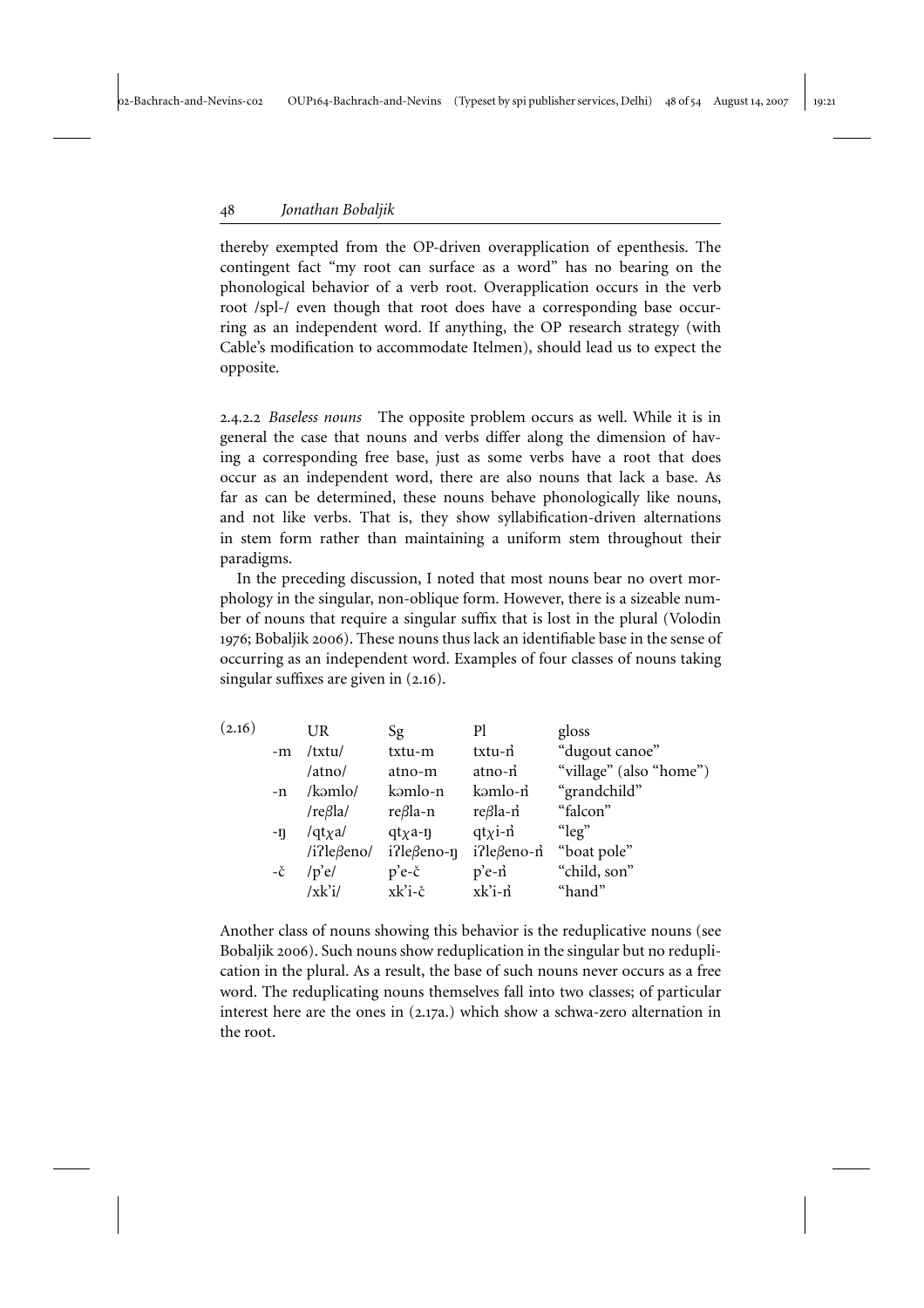| (2.17) |    | a. alternating bases: $^{14}$            |                       |                                                                                                            |
|--------|----|------------------------------------------|-----------------------|------------------------------------------------------------------------------------------------------------|
|        |    | Singular                                 | Plural                |                                                                                                            |
|        |    | kəp-kəp kpə-n                            |                       | "tooth"                                                                                                    |
|        |    | $k'u\Phi - k'u\Phi$ $k'\Phi - n'$ "claw" |                       |                                                                                                            |
|        |    |                                          |                       | $\degree$ če $\angle$ k $\degree$ če $\angle$ k $\degree$ če $\angle$ k $\degree$ a-n $\degree$ (cowberry) |
|        | b. | non-alternating bases:                   |                       |                                                                                                            |
|        |    | Singular                                 | Plural                |                                                                                                            |
|        |    | silq-silq                                | silq-an               | "meat with berries"                                                                                        |
|        |    | $\eta$ əl- $\eta$ əl                     | $\eta$ <sup>2</sup> l | "roe, caviar"                                                                                              |
|        |    | tam-tam                                  | tam-en                | "growth, tumor"                                                                                            |

The nouns in (2.17a.) are baseless, like verbs. Under a TCNP approach, the absence of a base should trigger OP effects, thus uniformity of syllabification throughout the paradigm. However, the nouns in (2.17a) fail to pattern with verb, patterning instead like other nouns, showing schwa-zero alternations.

As it happens, the relevant consideration for these nouns is not the sonority driven epenthesis discussed above but rather a minimality-driven epenthesis requiring that all words have at least one vowel (including schwa). Minimalitydriven epenthesis is needed independently of reduplication, as shown in  $(2.18).^{15}$ 

(2.18) a.  $w \text{ qəs}\chi \sim w \text{ qs}\chi$ -en $w \text{ qs}\chi$ -aj "dog" sg, pl, pejorative b. čkəp ∼ čkp-ən'/ "fungus" sg, pl.

The fact that minimality, rather than sonority, is at issue in the reduplication patterns opens a possible avenue of account within OP. Nevertheless, the data constitute another example in which differences in word class membership (whether or not there happens to be a free base) turn out to be irrelevant for predicting phonological behavior, while the basic N-V asymmetry remains.

2.4.2.3 *Transitive-intransitive differences* At this point, let us return to the verbal domain. Itelmen has a fairly rich system of inflectional morphology.

<sup>&</sup>lt;sup>14</sup> I believe that what I transcribe as [u] in the singular is the realization of  $\phi$  = before [ $\phi$ ]; likewise [e] is the effect of palatalization induced by  $/4$ / = [ $\ddot{\psi}$ ].

<sup>&</sup>lt;sup>15</sup> While there is some overlap in the application of these rules, they cannot be entirely collapsed. For example, minimality is insufficient to drive epenthesis in (2.11c.), where sonority would not drive epenthesis in (2.18)–the clusters broken up in those examples do occur medially when minimality is not at issue, cf. (2.9). Note also that minimality-driven epenthesis overapplies, occurring in both base and reduplicant, as is readily apparent in (2.17a.). Outside of reduplication, however, minimalitydriven epenthesis is truly a last-resort operation, occurring only if no other morphological or syntactic process brings a vowel into the word. There is certainly no requirement that every root or stem have a vowel on the surface.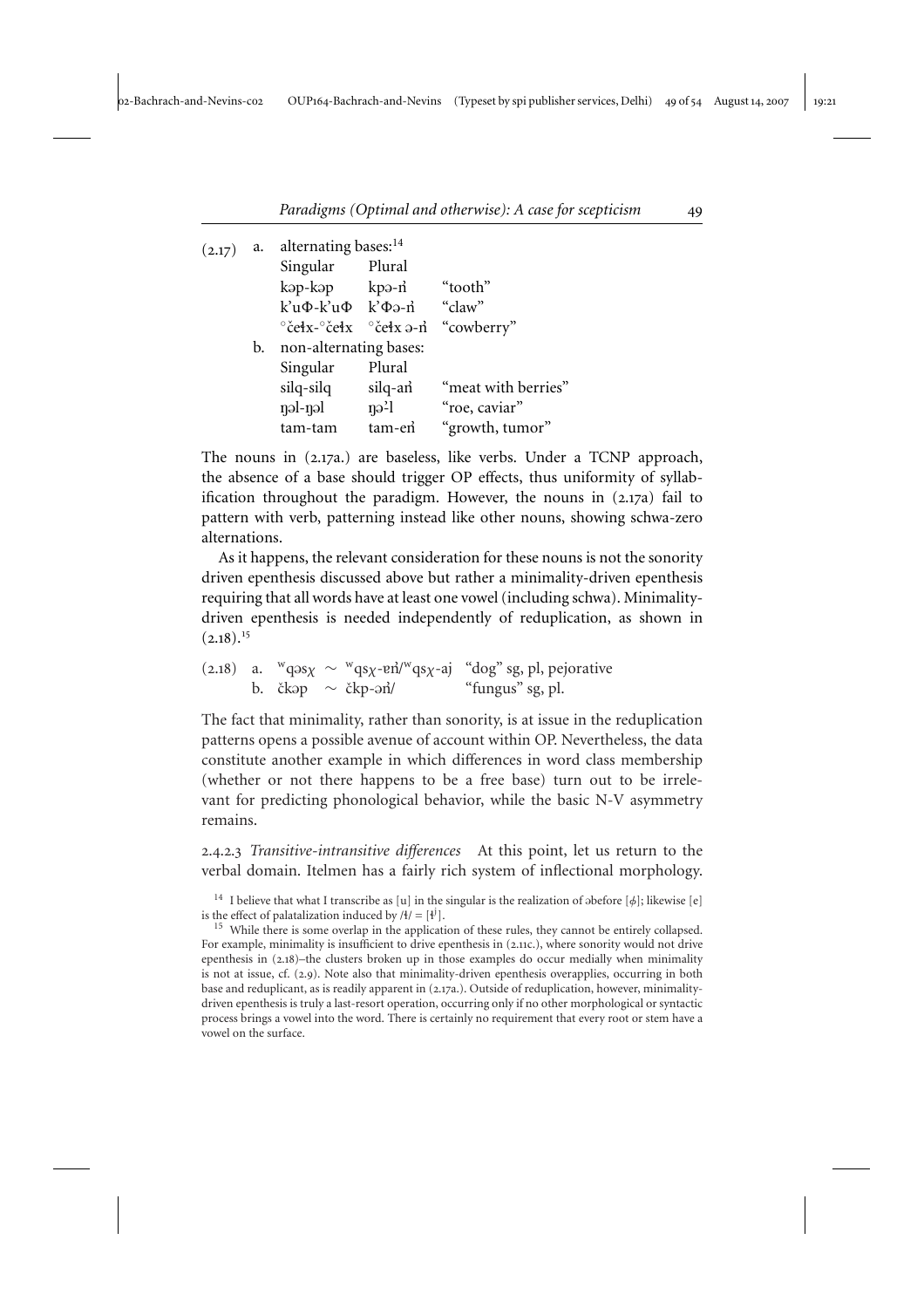Nevertheless, certain quirks emerge. Among these is a distinction between the inventories of morphemes available for transitive and intransitive verbs. This distinction turns out to be quite germane to the present discussion.

Consider again the derivations used to illustrate opacity in (2.13d) and (2.13e). The full, cyclic derivations are given here.

| (2.19) |                                     | $a. -V$ b. $-C$ [-voice]           |                            |
|--------|-------------------------------------|------------------------------------|----------------------------|
|        | il                                  | il                                 | Root ("drink")             |
|        | $\left  \text{i} \right  \right $ z | $\left  \text{i} \right $ z        | Cycle 1-Tense              |
|        | $\lceil \text{id} \rceil$ az        | $\lceil \text{i} \rceil \rceil$ az | Epenthesis (Devoicing N/A) |
|        | $[i]$ az $]$ in                     | [iləz] kičen                       | Cycle 2-Agreement          |
|        |                                     | ilə s kičen                        | Devoicing (Epenthesis N/A) |
|        | iləzin                              | ťilaskičen                         | Output                     |

These derivations illustrate opacity since the environment for epenthesis before the present tense suffix is not met on the surface. In (2.19a) the agreement suffix is V-initial, and \_zV is not an environment for epenthesis, while in (2.19b) the agreement suffix is voiceless, triggering devoicing of the present tense suffix (and we know independently that /s/ is not among the class of consonants requiring epenthesis).

Now, to this point, we have been looking at the distinctions between verbal and nominal inflectional paradigms. In fact, under OP, there should be no a priori expectation that these are the right groupings of morphemes to examine. Rather, the phonological behaviour of a given verb stem should be a product of that verb's "paradigm," i.e. the set of affixes that that verb stem may combine with, even where these are a subset of the affixes in the language. It so happens that for intransitive verbs all the affixes that may occur after the present tense morpheme will fall into one of the two classes in (2.19). (The regular transitive paradigm, by contrast, has affixes that begin with a voiced consonant, such as the 3>3 suffix *–nen*, as in *sk-*@*z-nen* [make-pres-3>3sg] "he is making it.") For the intransitive verbs, then, the entire paradigm is opaque. No member of the paradigm of any intransitive verb should ever require epenthesis before the present tense affix, and thus there is no occurring surface form that can serve as the basis for overapplication.<sup>16</sup>

By OP, this difference between transitive and intransitive verbs is exactly the kind of difference that should be relevant and which should yield different phonological behaviour between these classes. Yet the syllabification patterns

<sup>&</sup>lt;sup>16</sup> As far as I can tell, this argument can only be constructed for the present tense marker, since the devoicing does not apply to the other stem-final sonorants, such as -*l*, -*m*. This makes it technically possible, though ad hoc, to divorce the analysis of the syllabification of the present tense morpheme from the other syllabification patterns in the system.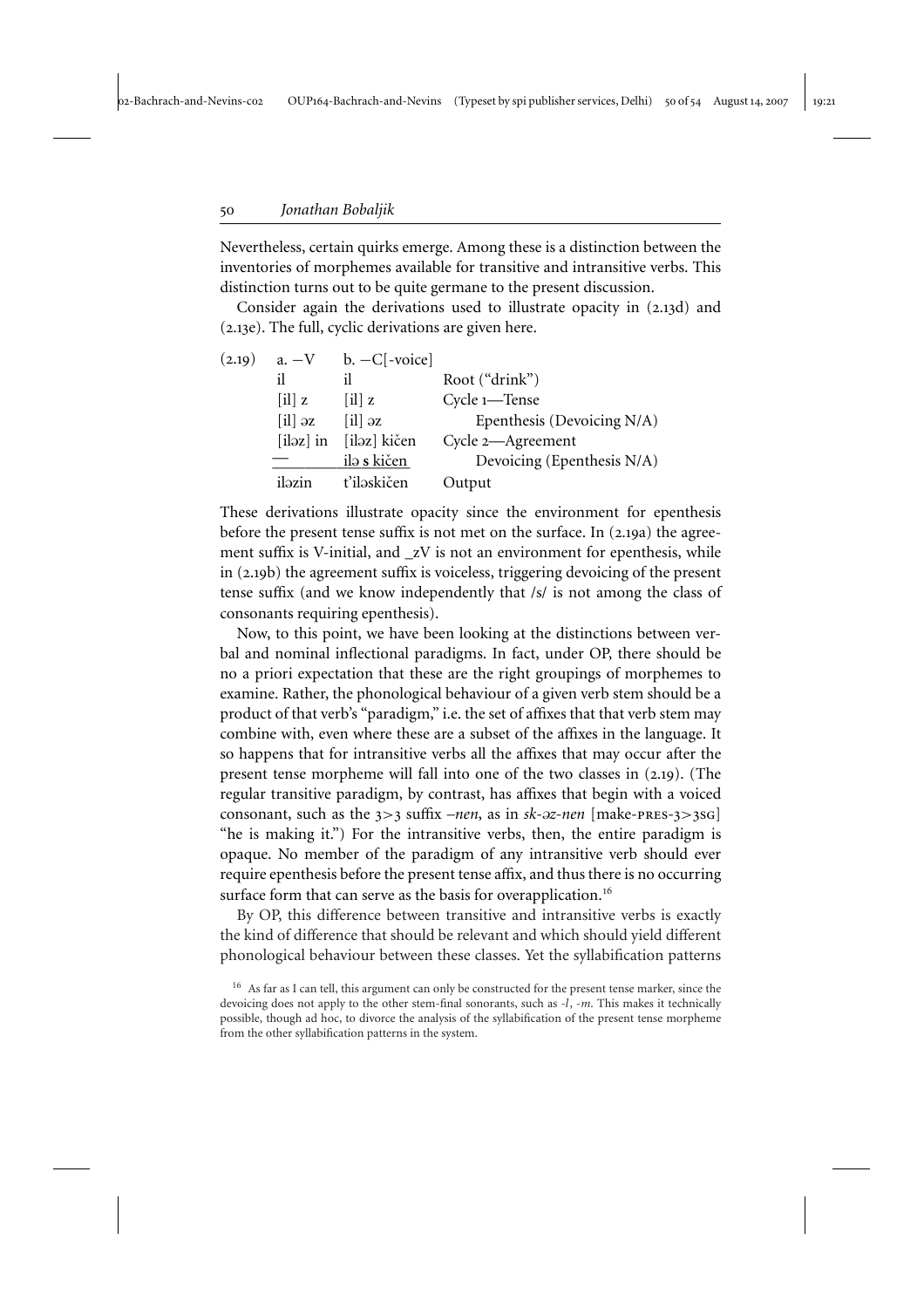are the same for both classes. The divide in Itelmen is between verbs and nouns, not among paradigms with and without (surface) environments for epenthesis.

### 2.4.3 *Section summary*

The considerations from Itelmen just discussed do not provide a knock-down argument against OP. It is possible to describe the Itelmen facts in a manner consistent with OP (as Cable does, for example, by adducing a sympathytheoretic account for the present tense syllabification that is distinct from the other aspects of Itelmen verbal syllabification). What emerges though is a conspiracy. A variety of extra measures are invoked, precisely to accommodate a deviance from the expectations of OP. There is a basic asymmetry in Itelmen syllabification between nouns and verbs (possibly the same asymmetry as stipulated for Arabic, see fn. 7), but under Cable's account this asymmetry emerges as the result of a variety of unrelated properties. The clearest way to appreciate this aspect of the analysis is to consider a variety of "Itelmen primes," that is languages which are just like Itelmen but minus one of the various extra considerations that Cable proposes. Indeed, the research program of reducing noun-verb asymmetries to contingent properties of the pieces of inflection would suggest that these Itelmen primes should be the unmarked case. On this program, it is the phonological shape of the paradigm members that is supposed to be relevant; if transitive and intransitive suffixes differ in a phonologically relevant way, then the transitive/intransitive dimension should be one which the syllabification patterns track.

I submit that no good examples of such an effect have yet been discovered.<sup>17</sup> In Classical Arabic, it happens that paradigm membership and lexical category coincide. Where the two diverge, as in Itelmen, the most straightforward generalization refers to lexical category. I suspect that the Itelmen case, rather than the expectations of TCNP and OP, constitutes the general case. Of course, the making or breaking of such a contention will not turn on the specific analysis of Arabic or Itelmen but rather on a broader cross-linguistic survey of phonological systems. My money is on morphosyntactic categories and against the TCNP.

<sup>&</sup>lt;sup>17</sup> While the discussion of Arabic and Itelmen is limited to syllabification, Glyne Piggott (personal communication, 2005) notes that OP-induced overapplication should be expected for all kinds of phonological properties of stems that can be affected by the affixes they combine with. Thus, under OP reasoning, one might expect to find a noun-verb asymmetry where all verb stems are nasalized, because some verbal inflectional affixes are nasal, or where all stative verb stems bear a low tone, since some inflections limited to stative verbs have a dominant low tone. This opens the realm of possible examples of OP effects quite wide; time will tell if any convincing examples do emerge.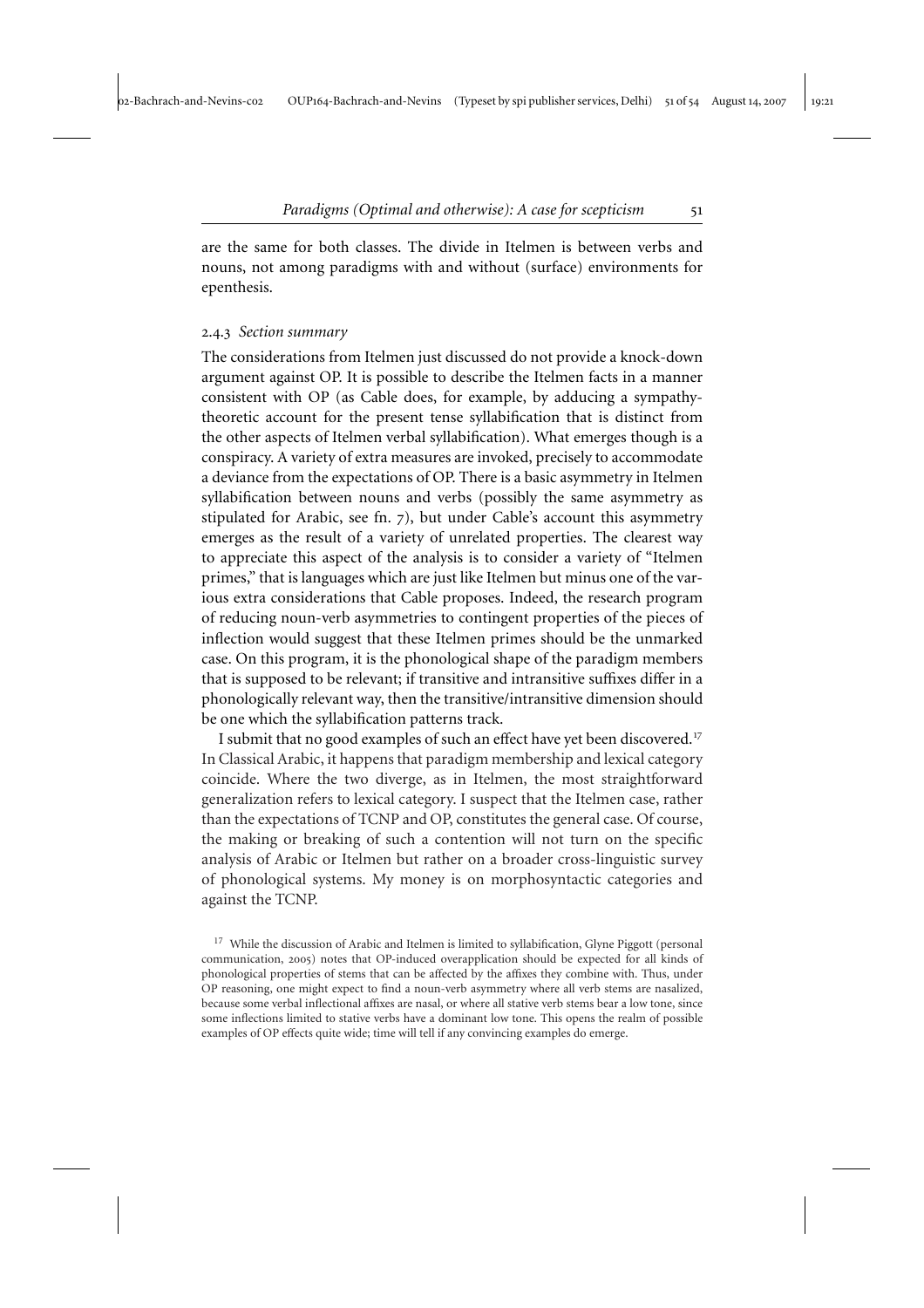#### **2.5 Conclusion**

OP and Cable's extension provide intriguing analyses of a variety of phonological systems. My primary interest in examining the OP system lies in the question of whether it motivates direct appeal to paradigms as the domain of synchronic grammatical computation. Certainly, OP is formulated in these terms, hence, if the analysis it provides is compelling (as against conceivable, paradigm-free alternatives), then this would constitute evidence for paradigms. I do not claim here to have shown that OP is untenable. However, I hope to have raised some significant questions regarding certain core assumptions, and in particular, to have shown that the key question of direction of influence among morphologically related words has not been sufficiently established. In addition, I have drawn out what I see to be one of the key theses that would bear on the feasibility of OP as a general proposal, namely the TCNP. For the one language that I have examined in detail that had the potential to tease out the differences between class-membership and paradigm influences (namely Itelmen), the available data come down suggestively against the TCNP (and hence against OP). Ultimately, the question is empirical and should hinge not on the analysis of one or two languages but on a larger survey. My (admittedly Itelmenocentric) hunch is this: such a survey will reveal that lexical category is a recurring predictor of distinct phonological behaviour, whereas the contingent properties of paradigms are not. I would be unsurprised if clever analytic minds will be able to "save" a technical analysis incorporating OP over this range of data, but I will be surprised if OP turns out to be the norm wherever category and paradigm membership diverge (as they do in Itelmen). Why might this be so? The answer, I contend, is the LDH in (2.1): the computation of grammatical well-formedness is local. To predict the surface form of a word, it is sufficient to know the constituent pieces of that word, their hierarchical arrangement, and the general phonology of the language. Reference to other members of that word's paradigm is neither needed nor possible.

#### **References**

- Albright, Adam (2002) The identification of bases in morphological paradigms, Ph.D. dissertation, UCLA.
- This volume. 'Inflectional paradigms have bases, too'.
- Arad, Maya (2003) 'Locality constraints on the interpretation of roots: The case of Hebrew denominal verbs'. *Natural Language and Linguistic Theory* 21.4, 737–78.
- Barragan, Luis and Heather Newell (2003) 'Cupeño morphology is inherently stressful', in *Proceedings of WECOL*.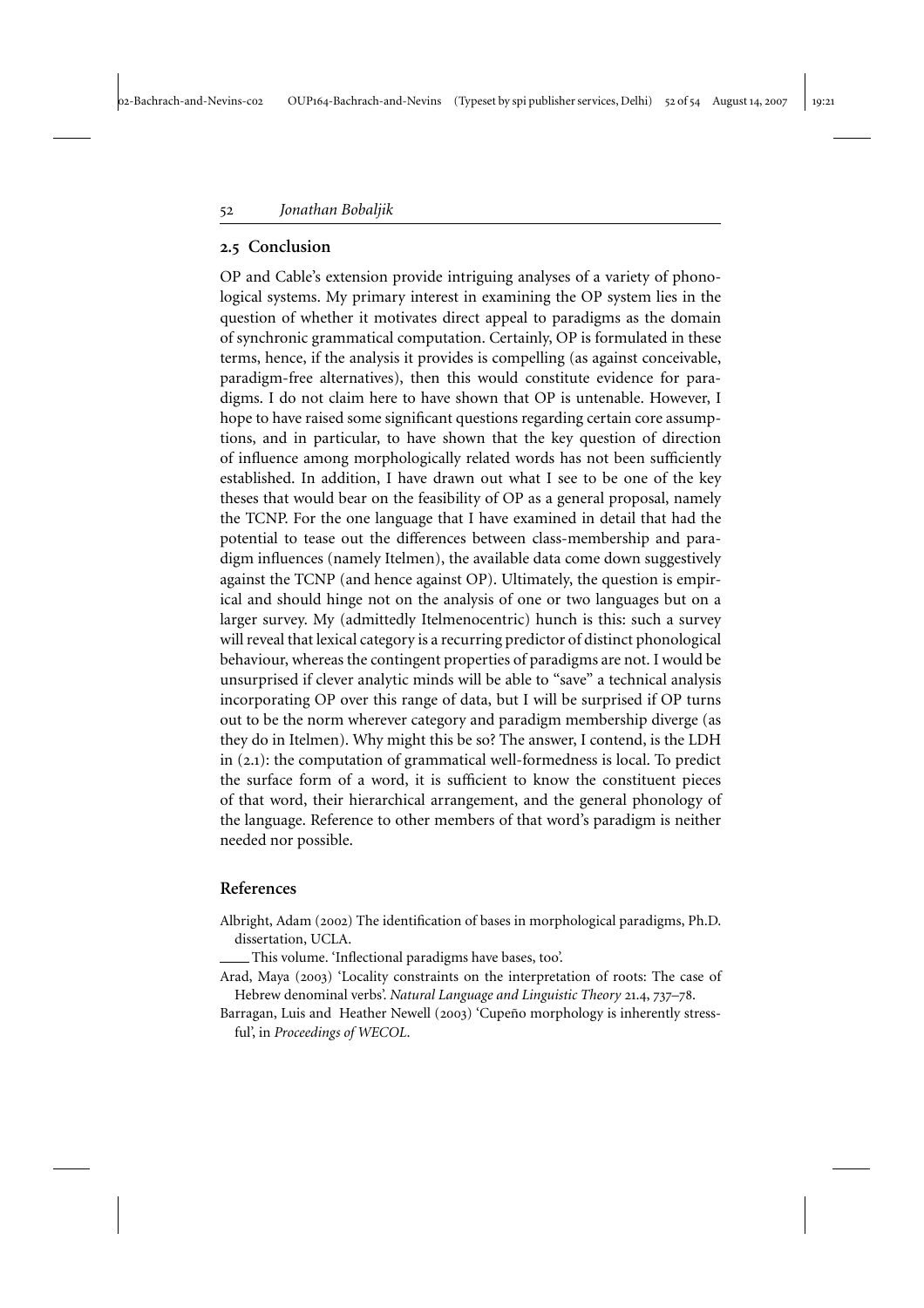Benua, Laura (2000) *Phonological Relations Between Words*, New York: Garland.

- Bobaljik, Jonathan David (1998) 'Mostly Predictable: Cyclicity and the distribution of schwa in Itelmen', in Vida Samiian (ed), *Santa Cruz, CA Proceedings of*, CSU, Fresno, 14: 28.
- (2002a) 'Paradigmaticity without paradigms', paper presented at Rutgers University, March 2002.
- (2002b) 'Syncretism without paradigms: Remarks on Williams 1981, 1994', in Geert Booij and Jaap van Marle (eds), *Yearbook of Morphology 2001*, Dordrecht: Kluwer, pp. 53–85.
- (2003) 'Realizing Germanic inflection: Why morphology does not drive syntax'. *Journal of Comparative Germanic Linguistics* 6.2–3, 129–67.
- (2006) 'Itelmen reduplication: Edge-in association and lexical stratification'. *Journal of Linguistics* 42, 1–23.
- Boudelaa, Sami and William D. Marslen-Wilson (2004) 'Abstract morphemes and lexical representation: the CV-skeleton in Arabic'. *Cognition* 92, 272–303.
- (2005) 'Discontinuous morphology in time: Incremental masked priming in Arabic'. *Language and Cognitive Processes* 20.1–2, 207–260.
- Burzio, Luigi (1996) 'Surface constraints versus underlying representation', in Jacques Durand and Bernard Laks (eds), *Current Trends in Phonology: Models and Methods*, European Studies Research Institute, University of Salford Publications, Salford, pp.  $07 - 122$ .
- Cable, Seth (2004) 'Phonological Noun-Verb Dissimilarities in Optimal Paradigms,' paper presented at workshop on (non)-identity within a paradigm, MIT.
- Chomsky, Noam (2001) 'Derivation by phase', in Michael Kenstowicz (ed), *Ken Hale: A life in language*, Cambridge, MA: MIT Press, pp. 1–52.

and Morris Halle (1968) *The Sound Pattern of English*, New York: Harper & Row. Kenstowicz, Michael (1997) 'Base-Identity and Uniform Exponence: Alternatives to

Cyclicity', in J. Durand and B. Laks (eds), *Current trends in Phonology: Models and Methods*, University of Salford, Salford, pp. 363–94.

Marantz, Alec (2001) 'Words'. Unpublished manuscript, MIT, Cambridge MA.

McCarthy, John J (1981) 'A prosodic theory of nonconcatenative morphology'. *Linguistic Inquiry* 12.3, 373–418.

(1985) *Formal Problems in Semitic Phonology and Morphology*, New York: Garland.

- (1993) 'Template form in Prosodic Morphology', in Laurel Smith Stvan, Stephen Ryberg, Mari Broman Olsen, Talke Macfarland, Linda DiDesidero, Anne Bertram and Larin Adams (eds), *FLSM III: Papers From the Third Annual Formal Linguistics Society of Mid America Conference*, Indiana Linguistics Club, Bloomington, pp. 187– 218.
- (2005) 'Optimal Paradigms', in Laura Downing, Tracy Alan Hall, and Renate Raffeleisen (eds), *Paradigms in phonological theory*, Oxford: Oxford University Press, pp. 170–210.